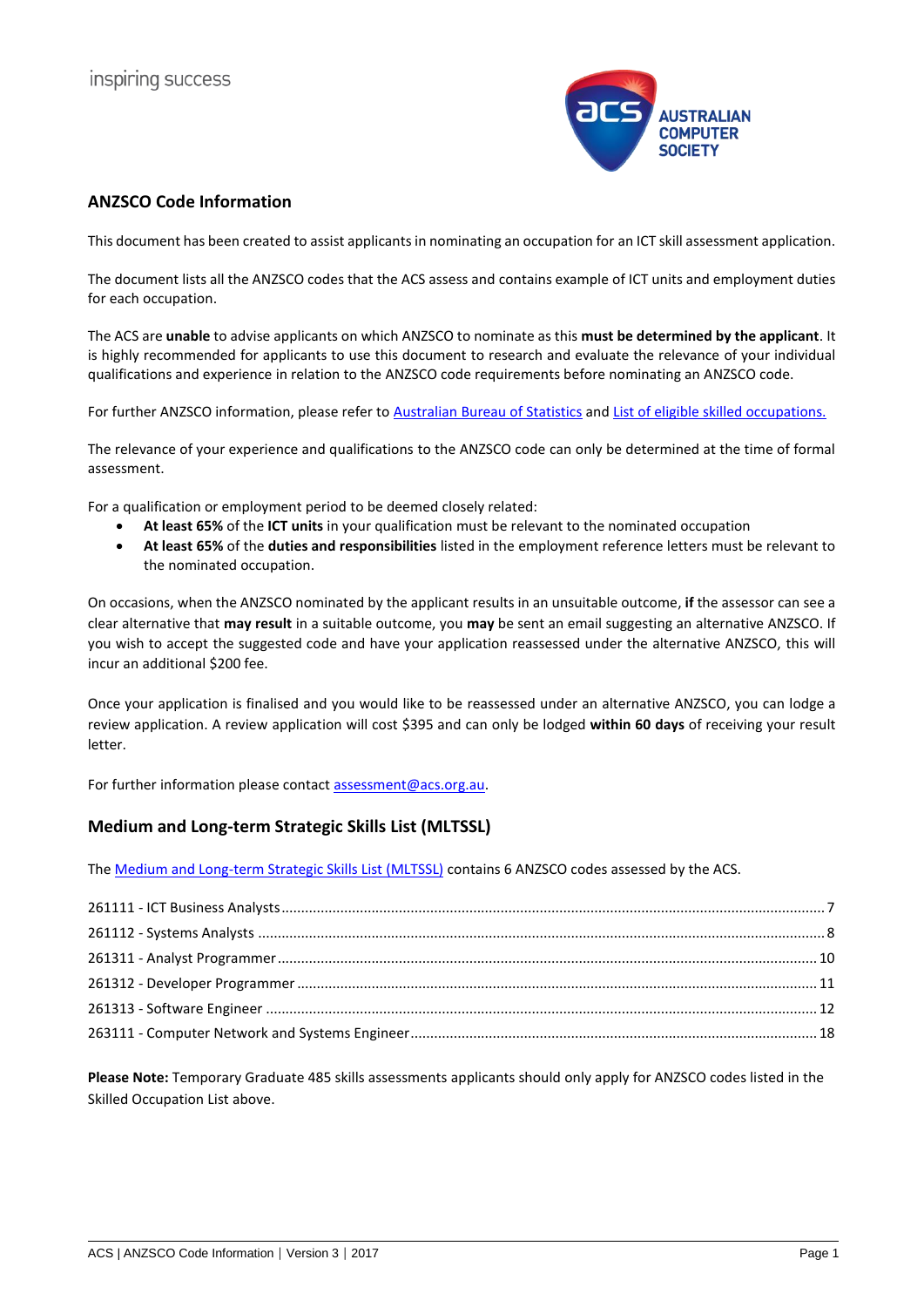# **Combined List of Eligible Skilled Occupations**

The Combined list of eligible skilled occupations contains 22 ANZSCO codes assessed by the ACS.

<span id="page-1-0"></span>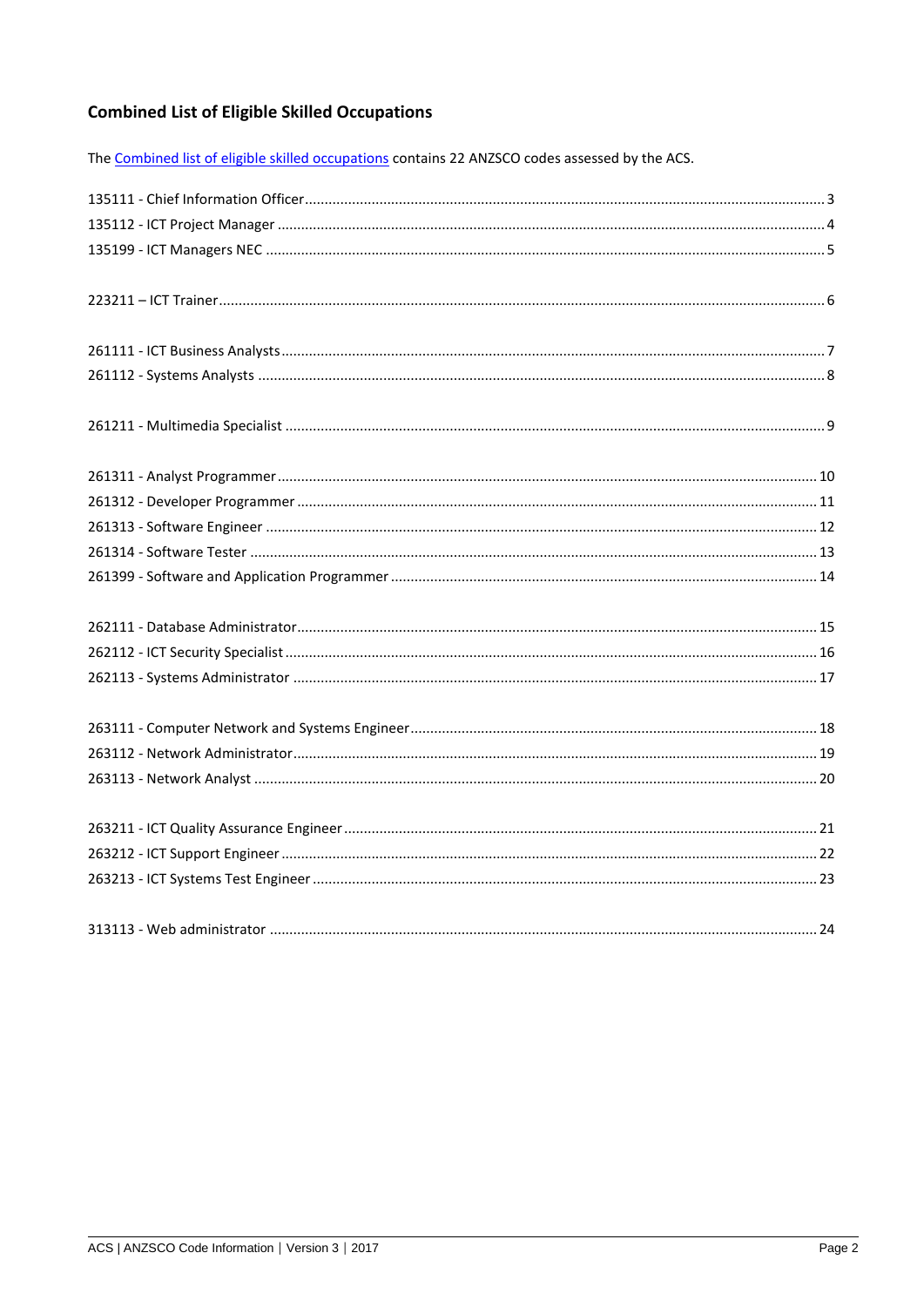# **135111 - Chief Information Officer**

Plans, organises, directs, controls and coordinates the ICT strategies, plans and operations of an organisation to ensure the ICT infrastructure supports the organisation's overall operations and priorities.

# **Description of Employment Duties:**

- analysing information needs and specifying technology to meet those needs
- formulating and directing information and communication technology (ICT) strategies, policies and plans
- directing the selection and installation of ICT resources and the provision of user training
- directing ICT operations and setting priorities between system developments, maintenance and operations
- overseeing the security of ICT systems

### **Description of Closely Related Core ICT Units:**

- Business Information Systems
- Business Intelligence
- **•** Business Process Reengineering
- Business System planning
- Critical Path Method
- Enterprise Architecture *- (Enterprise Resource Management, Emerging Technologies)*
- ICT Management
- ICT Strategy
- Information System Risk Management
- Information System Security
- Information Systems Management
- Management Information Systems
- Project Management
- Project Planning
- System Integration
- Systems Acquisition (eg: Resource Management)

### **Description of Additional Closely Related ICT Units:**

- Algorithm design *(Algorithm development)*
- Artificial intelligence
- Automata theory
- Computer Science
- Database design
- Database implementation
- Database Management Systems *- (Relational Database, Object Oriented Database)*
- Expert Systems
- File Processing
- Human Computer Interaction
- Information Systems
- Introduction to ICT *- (Introduction to Computer Science, Computer Theory, Introduction to Business Computing, Computer Science I)*
- Introduction to Information Systems
- Programming *- (C, C++, Objective C, Visual C, Basic, Visual Basic, Java, Assembler, Cobol, Pascal, PL/1, Fortran, PHP, Pearl, AS3, FoxPro, and similar)*
- Quality management *- (Quality Assurance, Software Quality)*
- Software Engineering
- Software validation *- (Software Testing, Testing strategies and methods)*
- Web Engineering *- (Web Design, Internet Engineering)*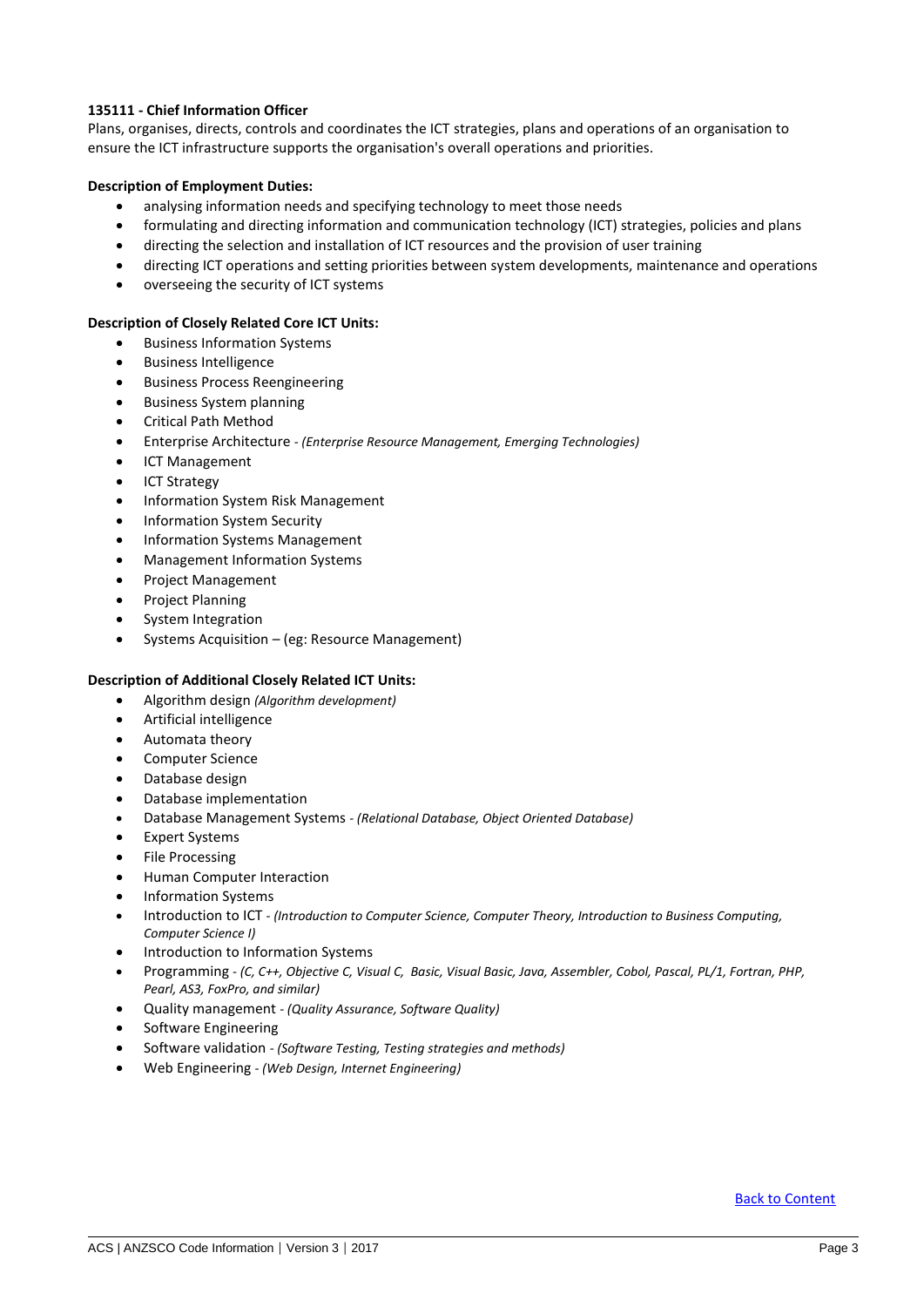# <span id="page-3-0"></span>**135112 - ICT Project Manager**

Plans, organises, directs, controls and coordinates quality accredited ICT projects. Accountable for day-to-day operations of resourcing, scheduling, prioritization and task coordination, and meeting project milestones, objectives and deliverables within agreed timeframes and budgets.

# **Description of Employment Duties:**

- analyzing information needs and specifying technology to meet those needs
- formulating and directing information and communication technology (ICT) strategies, policies and plans
- directing the selection and installation of ICT resources and the provision of user training
- directing ICT operations and setting priorities between system developments, maintenance and operations
- overseeing the security of ICT systems

# **Description of Closely Related Core ICT Units:**

- Business Information Systems
- Business Intelligence
- **•** Business Process Reengineering
- Business System planning
- Critical Path Method
- Enterprise Architecture *- (Enterprise Resource Management, Emerging Technologies)*
- **•** ICT Management
- ICT Strategy
- Information System Risk Management
- Information System Security
- Information Systems Management
- Management Information Systems
- Project Management
- Project Planning
- System Integration
- Systems Acquisition (eg: Resource Management)

- Algorithm design *(Algorithm development)*
- Artificial intelligence
- Automata theory
- Computer Science
- Database design
- Database implementation
- Database Management Systems *- (Relational Database, Object Oriented Database)*
- Expert Systems
- File Processing
- Human Computer Interaction
- Information Systems
- Introduction to ICT *- (Introduction to Computer Science, Computer Theory, Introduction to Business Computing, Computer Science I)*
- Introduction to Information Systems
- Programming *- (C, C++, Objective C, Visual C, Basic, Visual Basic, Java, Assembler, Cobol, Pascal, PL/1, Fortran, PHP, Pearl, AS3, FoxPro, and similar)*
- Quality management *- (Quality Assurance, Software Quality)*
- Software Engineering
- Software validation *- (Software Testing, Testing strategies and methods)*
- Web Engineering *- (Web Design, Internet Engineering)*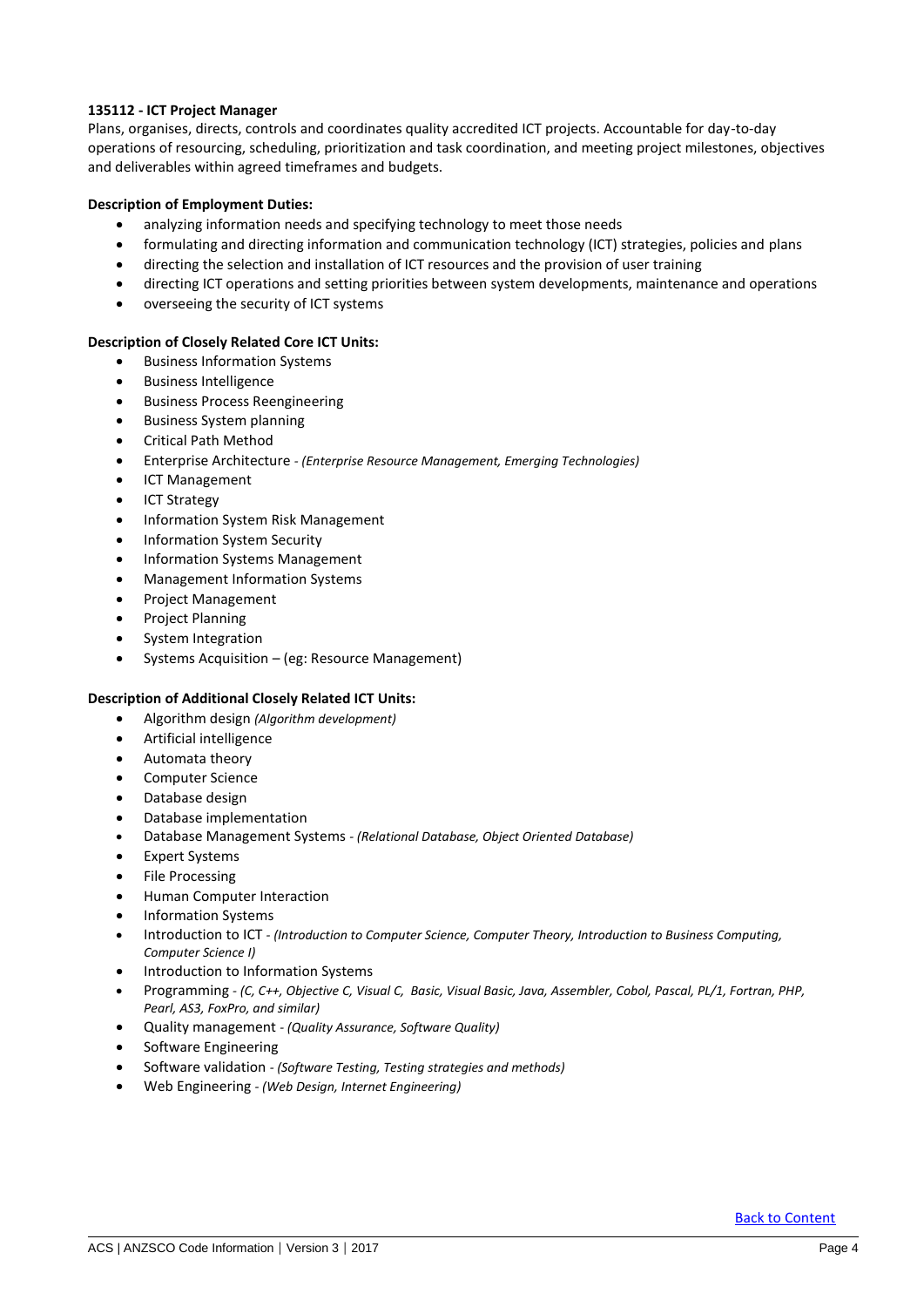# <span id="page-4-0"></span>**135199 - ICT Managers NEC**

Plan, organise, direct, control and coordinate the acquisition, development, maintenance and use of computer and telecommunication systems within organisations.

# **Description of Employment Duties:**

- analyzing information needs and specifying technology to meet those needs
- formulating and directing information and communication technology (ICT) strategies, policies and plans
- directing the selection and installation of ICT resources and the provision of user training
- directing ICT operations and setting priorities between system developments, maintenance and operations
- overseeing the security of ICT systems

### **Description of Closely Related Core ICT Units:**

- **•** Business Information Systems
- Business Intelligence
- **•** Business Process Reengineering
- Business System planning
- Critical Path Method
- Enterprise Architecture *- (Enterprise Resource Management, Emerging Technologies)*
- ICT Management
- ICT Strategy
- Information System Risk Management
- Information System Security
- Information Systems Management
- Management Information Systems
- Project Management
- Project Planning
- System Integration
- Systems Acquisition (eg: Resource Management)

### **Description of Additional Closely Related ICT Units:**

- Algorithm design *(Algorithm development)*
- Artificial intelligence
- Automata theory
- Computer Science
- Database design
- Database implementation
- Database Management Systems *- (Relational Database, Object Oriented Database)*
- Expert Systems
- File Processing
- Human Computer Interaction
- Information Systems
- Introduction to ICT *- (Introduction to Computer Science, Computer Theory, Introduction to Business Computing, Computer Science I)*
- Introduction to Information Systems
- Programming *- (C, C++, Objective C, Visual C, Basic, Visual Basic, Java, Assembler, Cobol, Pascal, PL/1, Fortran, PHP, Pearl, AS3, FoxPro, and similar)*
- Quality management *- (Quality Assurance, Software Quality)*
- Software Engineering
- Software validation *- (Software Testing, Testing strategies and methods)*
- Web Engineering *- (Web Design, Internet Engineering)*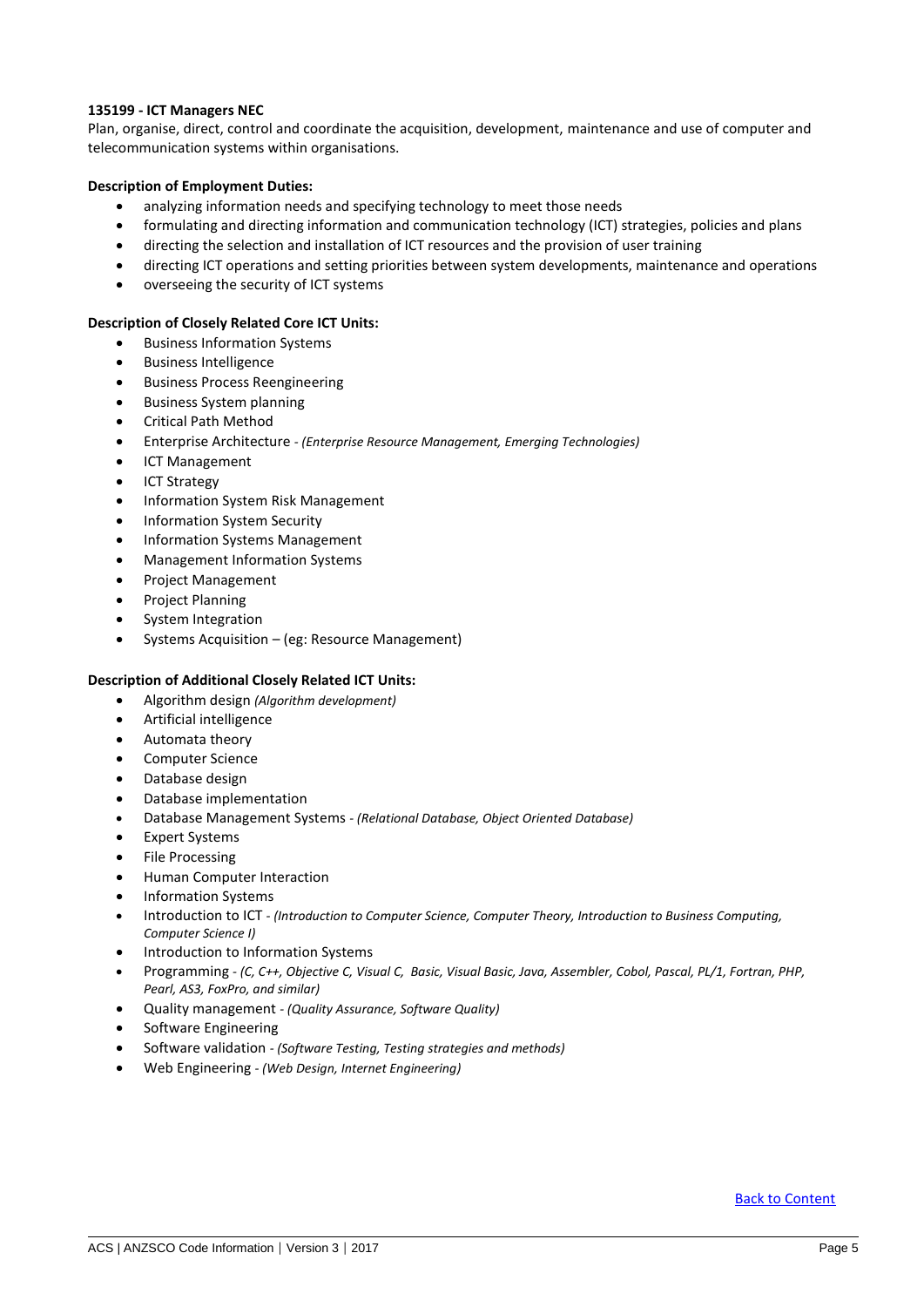# <span id="page-5-0"></span>**223211 – ICT Trainer**

ICT Trainers analyse and evaluate information-based system training needs and objectives, and develop, schedule and conduct ICT-based system training programs and courses.

# **Description of Employment Duties:**

- identifying technical training needs and requirements of individuals and organizations
- setting human resource development objectives and evaluating learning outcomes
- preparing and developing instructional training material and aids such as handbooks, visual aids, online tutorials, demonstration models, and supporting training reference documentation
- designing, coordinating, scheduling and conducting ICT training and development programs that can be delivered in the form of individual and group instruction, and facilitating workshops, meetings, demonstrations and conferences
- liaising with external training providers to arrange delivery of specific training and development programs
- promoting internal and external training and development, and evaluating these promotional activities
- monitoring and performing ongoing evaluation and assessment of training quality and effectiveness, and reviewing and modifying training objectives, methods and course deliverables
- gathering, investigating and researching background materials to gain a full understanding of the ICT subject matter and systems
- keeping up-to-date with new product version releases, advances in programming languages, application development software, and general information technology trends
- writing end user products and materials such as user training, tutorial and instruction manuals, online help, and operating and maintenance instructions

# **Description of Closely Related Core ICT Units:**

Advanced level subjects in ICT

- Introductory level subjects in ICT
- Online training authoring systems
- Theory of education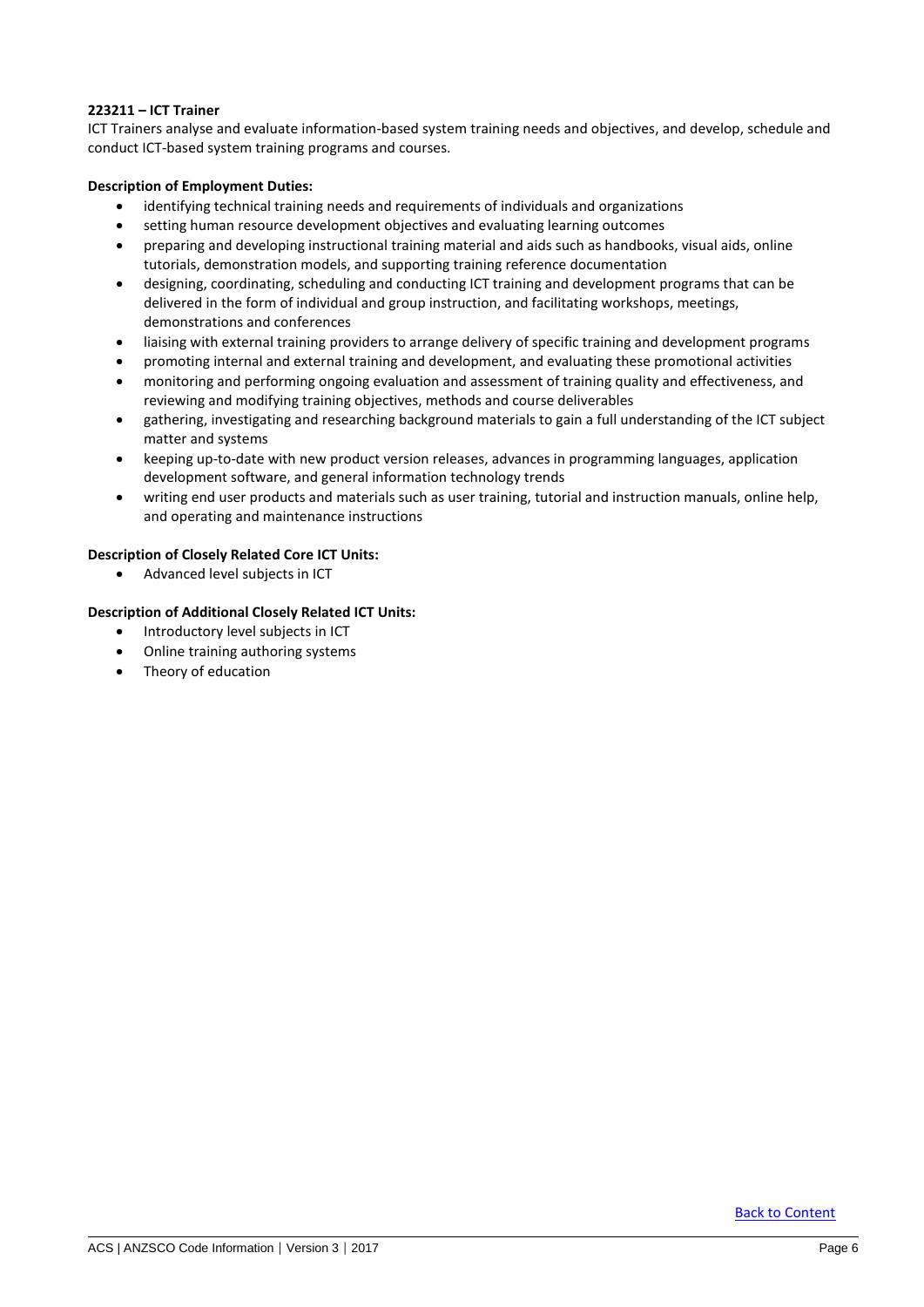# <span id="page-6-0"></span>**261111 - ICT Business Analysts**

Identifies and communicates with users to formulate and produce a requirements specification to create system and software solutions.

# **Description of Employment Duties:**

- working with users to formulate and document business requirements
- identifying, investigating, and analyzing business processes, procedures and work practices
- identifying and evaluating inefficiencies and recommending optimal business practices, and system functionality and behavior
- using project management methodologies, principles and techniques to develop project plans and to cost, resource and manage projects
- taking responsibility for deploying functional solutions, such as creating, adopting and implementing system test plans, which ensure acceptable quality and integrity of the system
- creating user and training documentation, and conducting formal training classes
- developing functional specifications for use by system developers
- using data and process modeling techniques to create clear system specifications for the design and development of system software
- acting as a central reference and information source, providing guidance and assistance in the system project decision making process

# **Description of Closely Related Core ICT Units:**

- **•** Business Information Systems
- Business Intelligence
- **•** Business Process Reengineering
- Business System planning
- Enterprise architecture *- (Enterprise Resource Management, Emerging Technologies)*
- Expert Systems
- Information System Management
- Information Systems, Management Information Systems
- Object Oriented Systems Analysis and Design
- Requirements gathering
- Software Engineering
- Systems Analysis and Design
- System Development
- System Integration
- System Modeling
- UML
- User Requirements Definition

- Algorithm design *(Algorithm development)*
- Artificial intelligence
- Automata theory
- Computer Science
- Critical Path Method
- Database design, Database implementation
- Database Management Systems *- (Relational Database, Object Oriented Database, RDBMS)*
- File Processing
- Human Computer Interaction
- Introduction to ICT *- (Introduction to Computer Science, Computer Theory, Introduction to Business Computing, Computer Science I)*
- **•** Introduction to Information Systems
- Programming *- (C, C++, Objective C, Visual C, Basic, Visual Basic, Java, Assembler, Cobol, Pascal, PL/1, Fortran, PHP, Pearl, AS3, FoxPro, and similar)*
- Project Management
- Quality management *- (Quality Assurance, Software Quality)*
- Software validation *- (Software Testing, Testing strategies and methods)*
- Web Engineering *- (Web Design, Internet Engineering)* [Back to Content](#page-0-0)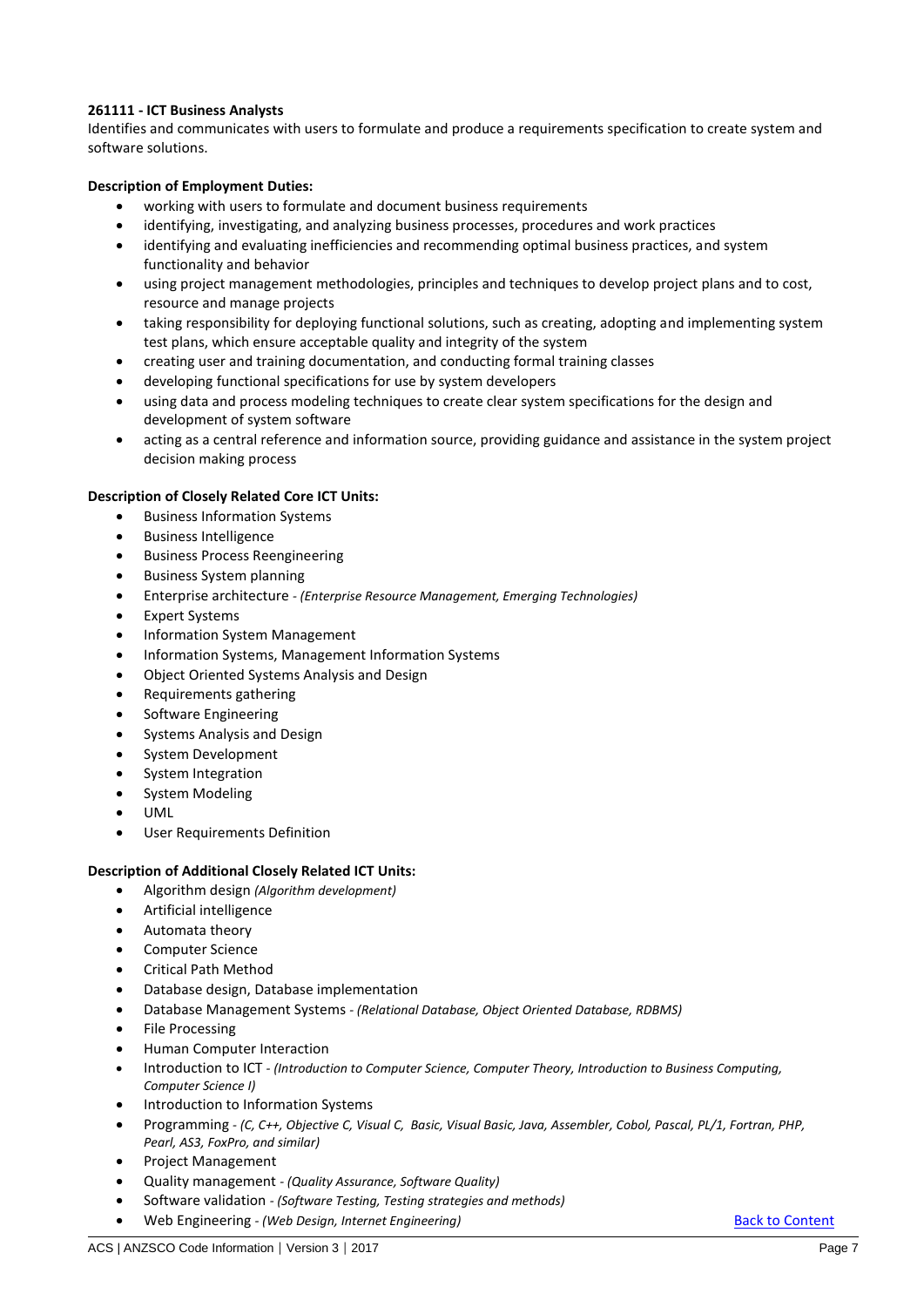# <span id="page-7-0"></span>**261112 - Systems Analysts**

Evaluates processes and methods used in existing ICT systems, proposes modifications, additional system components or new systems to meet user needs as expressed in specifications and other documentation.

# **Description of Employment Duties:**

- working with users to formulate and document business requirements
- identifying, investigating, and analyzing business processes, procedures and work practices
- identifying and evaluating inefficiencies and recommending optimal business practices, and system functionality and behavior
- using project management methodologies, principles and techniques to develop project plans and to cost, resource and manage projects
- taking responsibility for deploying functional solutions, such as creating, adopting and implementing system test plans, which ensure acceptable quality and integrity of the system
- creating user and training documentation, and conducting formal training classes
- developing functional specifications for use by system developers
- using data and process modeling techniques to create clear system specifications for the design and development of system software
- acting as a central reference and information source, providing guidance and assistance in the system project decision making process

# **Description of Closely Related Core ICT Units:**

- **•** Business Information Systems
- Business Intelligence
- **•** Business Process Reengineering
- Business System planning
- Enterprise architecture *- (Enterprise Resource Management, Emerging Technologies)*
- Expert Systems
- Information System Management
- Information Systems, Management Information Systems
- Object Oriented Systems Analysis and Design
- Requirements gathering
- Software Engineering
- Systems Analysis and Design
- System Development
- System Integration
- System Modeling
- UML
- User Requirements Definition

- Algorithm design *(Algorithm development)*
- Artificial intelligence
- Automata theory
- Computer Science
- Critical Path Method
- Database design, Database implementation
- Database Management Systems *- (Relational Database, Object Oriented Database, RDBMS)*
- File Processing
- Human Computer Interaction
- Introduction to ICT *- (Introduction to Computer Science, Computer Theory, Introduction to Business Computing, Computer Science I)*
- Introduction to Information Systems
- Programming *- (C, C++, Objective C, Visual C, Basic, Visual Basic, Java, Assembler, Cobol, Pascal, PL/1, Fortran, PHP, Pearl, AS3, FoxPro, and similar)*
- Project Management
- Quality management *- (Quality Assurance, Software Quality)*
- Software validation *- (Software Testing, Testing strategies and methods)*
- **•** Web Engineering *- (Web Design, Internet Engineering)* [Back to Content](#page-0-0)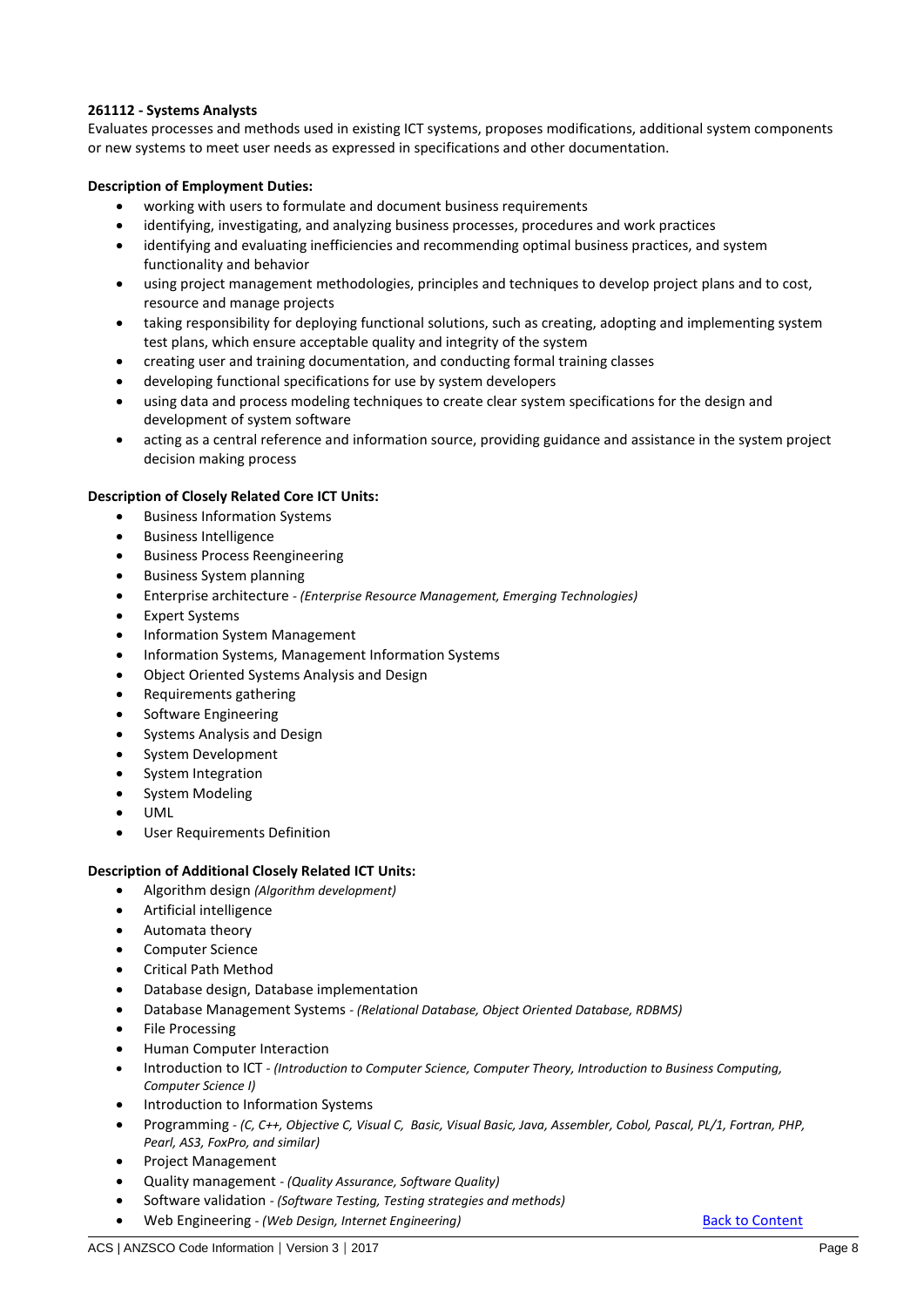# <span id="page-8-0"></span>**261211 - Multimedia Specialist**

Multimedia Specialists create computer animation, audio, video and graphic image files for multimedia presentations, games, motion pictures, CD-ROMs, information kiosks and the web, and plan, produce and maintain websites and web applications using web programming, scripting, authoring, content management and file transfer software.

**Alternative Titles:** Electronic Game Developer, Multimedia Developer, Multimedia Programmer

### **Description of Employment Duties:**

- analyzing, designing and developing Internet sites applying a mixture of artistry and creativity with software programming and scripting languages and interfacing with operating environments
- designing and developing digital animations, imaging, presentations, games, audio and video clips, and Internet applications using multimedia software, tools and utilities, interactive graphics and programming languages
- communicating with network specialists regarding web-related issues, such as security and hosting websites, to control and enforce Internet and web server security, space allocation, user access, business continuity, website backup and disaster recovery planning
- designing, developing and integrating computer code with other specialized inputs, such as image files, audio files and scripting languages, to produce, maintain and support websites
- assisting in analyzing, specifying and developing Internet strategies, web-based methodologies and development plans

### **Description of Closely Related Core ICT Units:**

- Computer Graphics & Animation *- (2D Computer graphics, 3D Computer graphics, 2D Animation, 3D Animation)*
- Human Computer Interaction *- (Interface Design)*
- Image and media data manipulation *- (Developing Interactive Media, Multimedia Authoring, Games Design)*
- Operating Systems *(e.g. iOS, Android, Linux, Unix)*
- Programming *(e.g. Internet Programming, C++, Java, Objective C, AS3, Games Programming)*
- Software Engineering
- Web Systems Design *- (Interactive System Design)*
- WWW and the Internet *– (Web Technologies, Web Engineering, XML and Web Services, Web Authoring, Web Applications Development, Multimedia & the Internet)*

- Algorithm design and development
- Client/Server technologies
- Information Security
- Introduction to ICT *- (Introduction to Computer Science, Computer Theory, Introduction to Business Computing, Computer Science I)*
- Introduction to Multimedia
- Mobile Devices
- Multimedia Technologies
- Object Oriented Systems Analysis and Design
- Object oriented technologies
- Project *(if the project is a Multimedia / Web project)*
- Requirements gathering
- Systems Analysis
- Systems Design
- Testing strategies and methods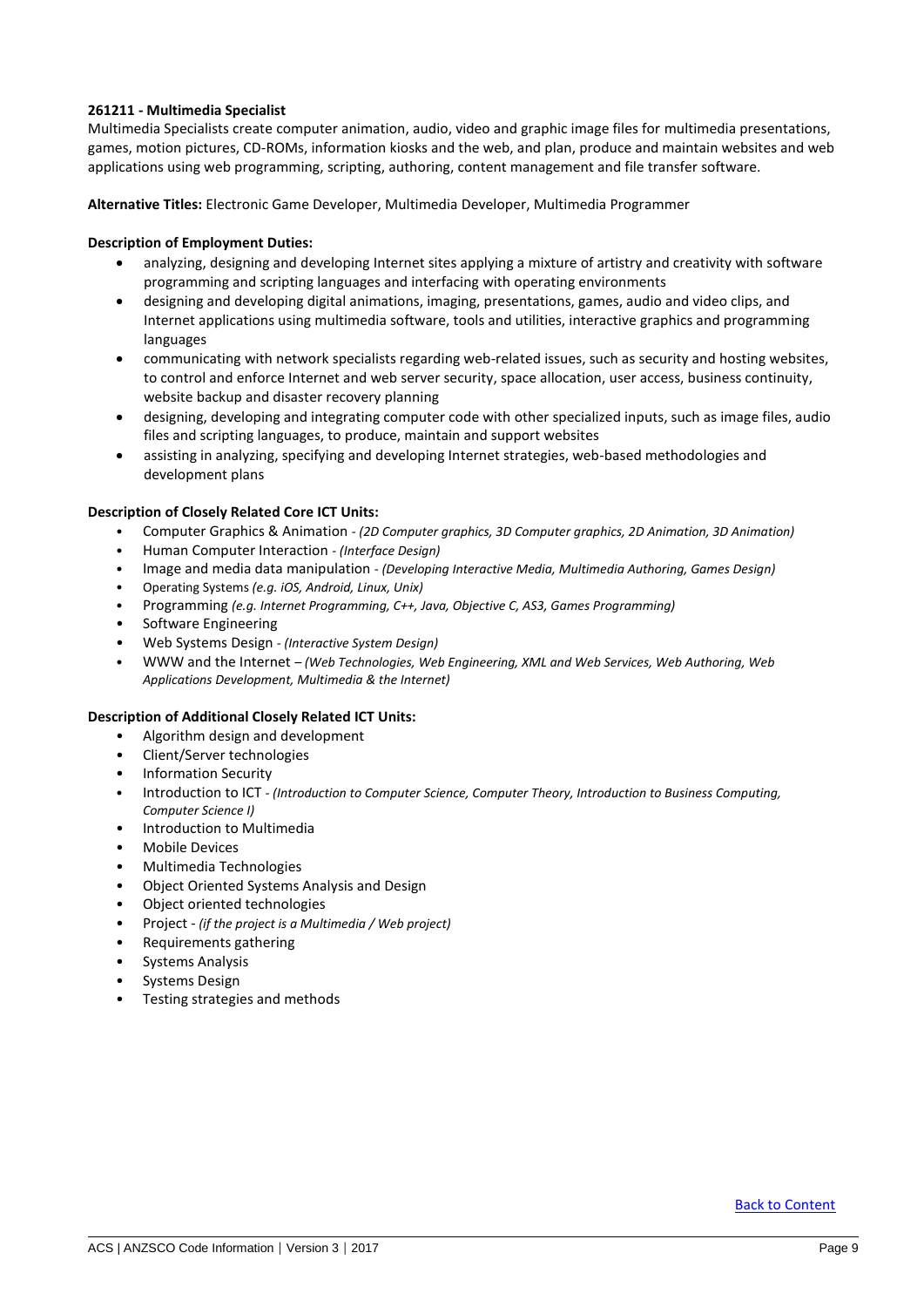# <span id="page-9-0"></span>**261311 - Analyst Programmer**

Analyses user needs, produces requirements documentation and system plans, and encodes, tests, debugs, maintains and documents programs and applications.

# **Description of Employment Duties:**

- researching, consulting, analysing and evaluating system program needs
- identifying technology limitations and deficiencies in existing systems and associated processes, procedures and methods
- testing, debugging, diagnosing and correcting errors and faults in an applications programming language within established testing protocols, guidelines and quality standards to ensure programs and applications perform to specification
- writing and maintaining program code to meet system requirements, system designs and technical specifications in accordance with quality accredited standards
- writing, updating and maintaining technical program, end user documentation and operational procedures
- providing advice, guidance and expertise in developing proposals and strategies for software design activities such as financial evaluation and costing for recommending software purchases and upgrades

# **Description of Closely Related Core ICT Units:**

- Algorithm design and development
- Compilers *- (Compiler Construction, Compiler Theory)*
- Data structures
- Formal languages *- (Formal Methods, Functional Programming)*
- Human Computer Interaction
- Object Oriented Programming
- Operating systems *- (Unix, Linux, Xenix, Network OS)*
- Programming *- (C, C++, Objective C, Visual C, Basic, Visual Basic, Java, Assembler, Cobol, Pascal, PL/1, Fortran, PHP, Pearl, AS3, FoxPro, and similar)*
- Software Engineering
- Systems Programming
- Testing strategies and methods *- (Software Testing)*

# **Description of Additional Closely Related ICT Units:**

- Artificial intelligence
- Automata theory
- Business Information Systems
- Computer Science
- Critical Path Method
- Database design, Database implementation
- Database Management Systems *- (Relational Database, Object Oriented Database, RDBMS)*
- Expert Systems
- File Processing
- Information Systems
- Introduction to ICT *- (Introduction to Computer Science, Computer Theory, Introduction to Business Computing, Computer Science I)*
- Introduction to Information Systems
- Management Information Systems
- Object Oriented Systems Analysis and Design
- Object Oriented technologies
- Project Management
- Quality management *- (Quality Assurance, Software Quality)*
- Requirements gathering
- Software validation *- (Software Testing)*
- Structure of languages
- Systems Analysis and Design
- Telematics
- User Requirements Definition
- Web Engineering *- (Web Design, Internet Engineering)*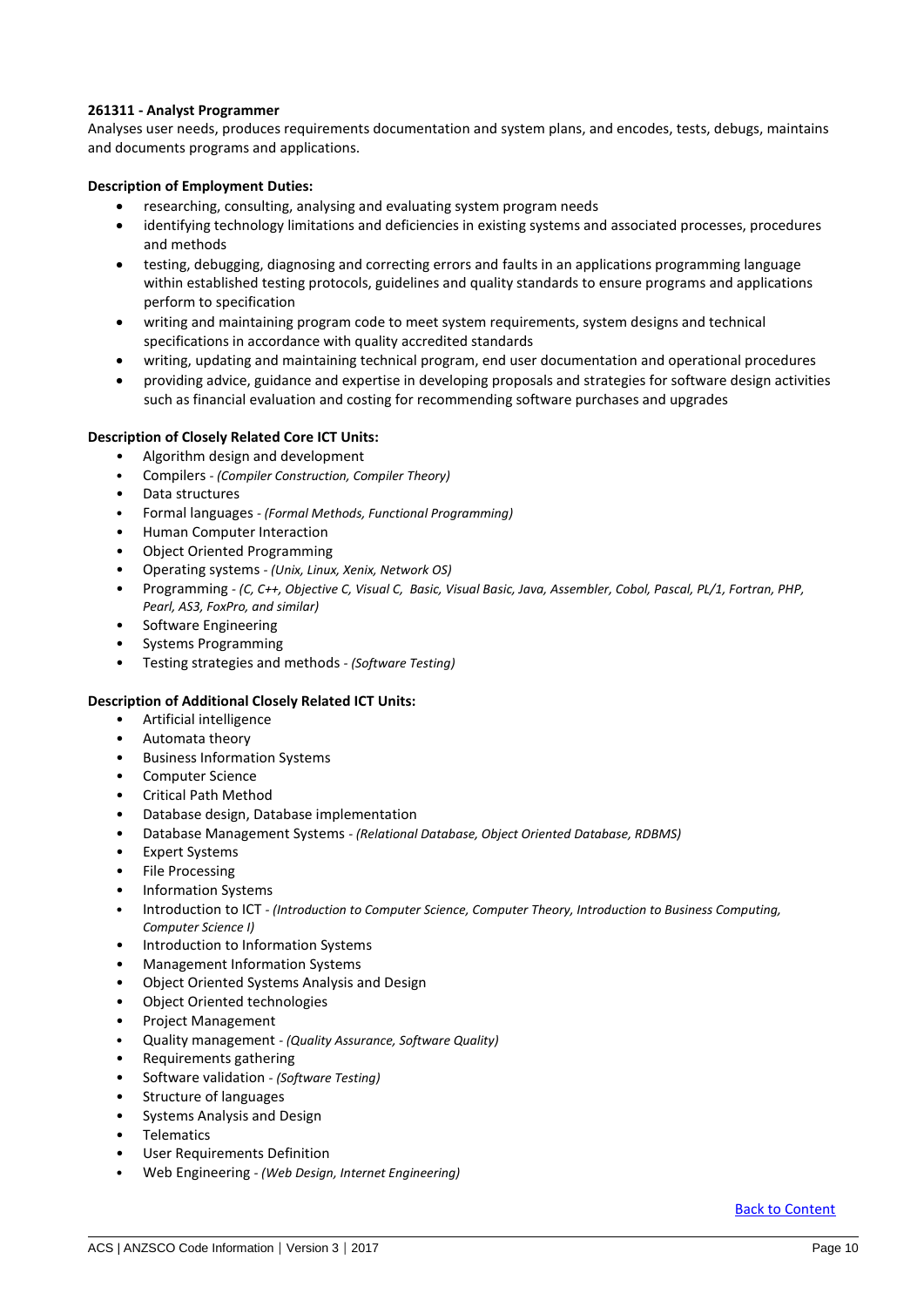# <span id="page-10-0"></span>**261312 - Developer Programmer**

Interprets specifications, technical designs and flow charts, builds, maintains and modifies the code for software applications, constructs technical specifications from a business functional model, and tests and writes technical documentation.

# **Description of Employment Duties:**

- researching, consulting, analyzing and evaluating system program needs
- identifying technology limitations and deficiencies in existing systems and associated processes, procedures and methods
- testing, debugging, diagnosing and correcting errors and faults in an applications programming language within established testing protocols, guidelines and quality standards to ensure programs and applications perform to specification
- writing and maintaining program code to meet system requirements, system designs and technical specifications in accordance with quality accredited standards
- writing, updating and maintaining technical program, end user documentation and operational procedures
- providing advice, guidance and expertise in developing proposals and strategies for software design activities such as financial evaluation and costing for recommending software purchases and upgrades

### **Description of Closely Related Core ICT Units:**

- Algorithm design and development
- Compilers *- (Compiler Construction, Compiler Theory)*
- Data structures
- Formal languages *- (Formal Methods, Functional Programming)*
- Human Computer Interaction
- Object Oriented Programming
- Operating systems *- (Unix, Linux, Xenix, Network OS)*
- Programming *- (C, C++, Objective C, Visual C, Basic, Visual Basic, Java, Assembler, Cobol, Pascal, PL/1, Fortran, PHP, Pearl, AS3, FoxPro, and similar)*
- Software Engineering
- Systems Programming
- Testing strategies and methods *- (Software Testing)*

### **Description of Additional Closely Related ICT Units:**

- Artificial intelligence
- Automata theory
- Business Information Systems
- Computer Science
- Critical Path Method
- Database design, Database implementation
- Database Management Systems *- (Relational Database, Object Oriented Database, RDBMS)*
- **Expert Systems**
- File Processing
- Information Systems
- Introduction to ICT *- (Introduction to Computer Science, Computer Theory, Introduction to Business Computing, Computer Science I)*
- Introduction to Information Systems
- Management Information Systems
- Object Oriented Systems Analysis and Design
- Object Oriented technologies
- Project Management
- Quality management *- (Quality Assurance, Software Quality)*
- Requirements gathering
- Software validation *- (Software Testing)*
- Structure of languages
- Systems Analysis and Design
- **Telematics**
- User Requirements Definition
- Web Engineering *- (Web Design, Internet Engineering)*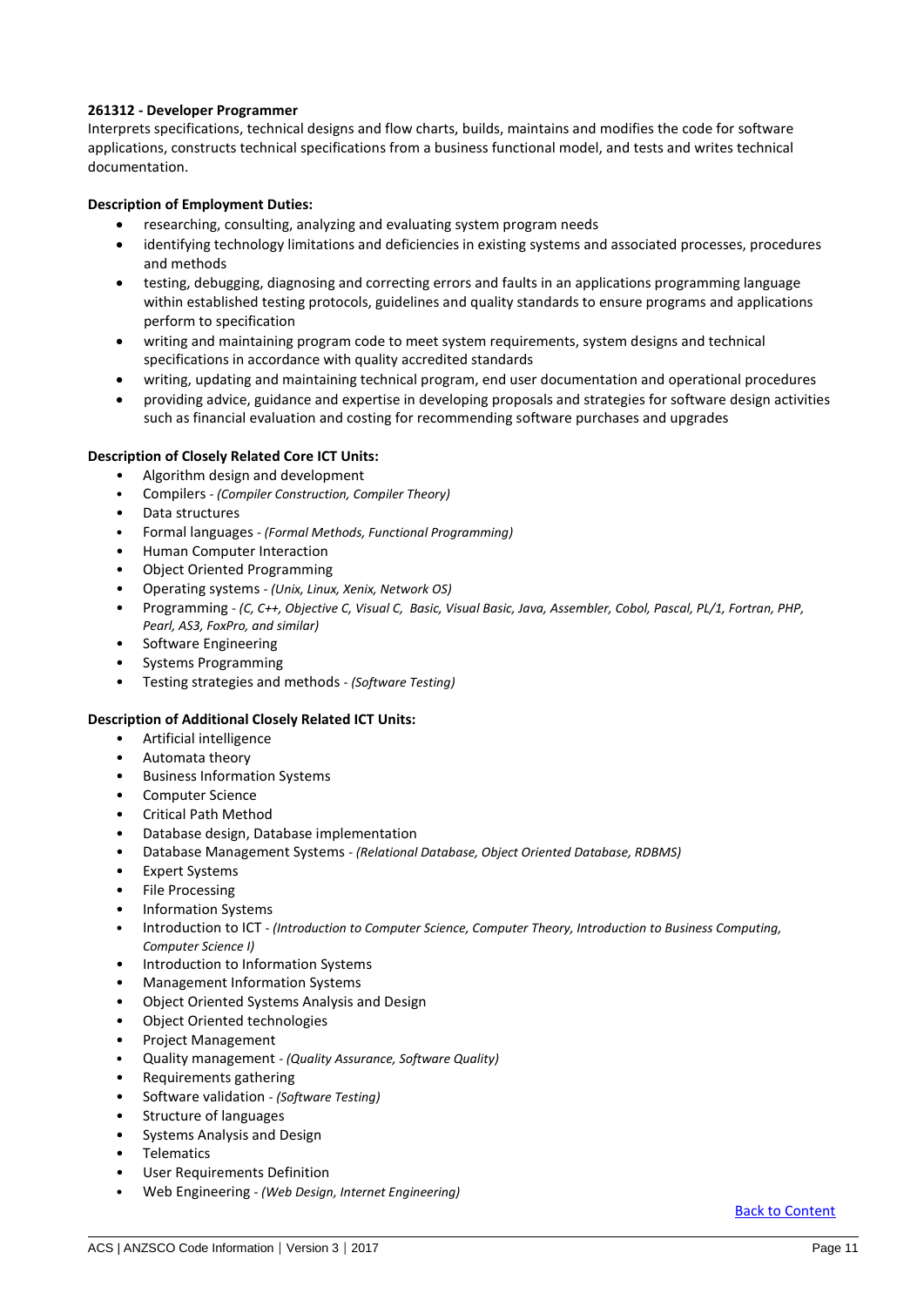# <span id="page-11-0"></span>**261313 - Software Engineer**

Designs, develops, modifies, documents, tests, implements, installs and supports software applications and systems.

#### **Description of Employment Duties:**

- researching, consulting, analyzing and evaluating system program needs
- identifying technology limitations and deficiencies in existing systems and associated processes, procedures and methods
- testing, debugging, diagnosing and correcting errors and faults in an applications programming language within established testing protocols, guidelines and quality standards to ensure programs and applications perform to specification
- writing and maintaining program code to meet system requirements, system designs and technical specifications in accordance with quality accredited standards
- writing, updating and maintaining technical program, end user documentation and operational procedures
- providing advice, guidance and expertise in developing proposals and strategies for software design activities such as financial evaluation and costing for recommending software purchases and upgrades

#### **Description of Closely Related Core ICT Units:**

- Algorithm design and development
- Compilers *- (Compiler Construction, Compiler Theory)*
- Data structures
- Formal languages *- (Formal Methods, Functional Programming)*
- Human Computer Interaction
- Object Oriented Programming
- Operating systems *- (Unix, Linux, Xenix, Network OS)*
- Programming *- (C, C++, Objective C, Visual C, Basic, Visual Basic, Java, Assembler, Cobol, Pascal, PL/1, Fortran, PHP, Pearl, AS3, FoxPro, and similar)*
- Software Engineering
- Systems Programming
- Testing strategies and methods *- (Software Testing)*

- Artificial intelligence
- Automata theory
- Business Information Systems
- Computer Science
- Critical Path Method
- Database design, Database implementation
- Database Management Systems *- (Relational Database, Object Oriented Database, RDBMS)*
- **Expert Systems**
- File Processing
- Information Systems
- Introduction to ICT *- (Introduction to Computer Science, Computer Theory, Introduction to Business Computing, Computer Science I)*
- Introduction to Information Systems
- Management Information Systems
- Object Oriented Systems Analysis and Design
- Object Oriented technologies
- Project Management
- Quality management *- (Quality Assurance, Software Quality)*
- Requirements gathering
- Software validation *- (Software Testing)*
- Structure of languages
- Systems Analysis and Design
- **Telematics**
- User Requirements Definition
- Web Engineering *- (Web Design, Internet Engineering)*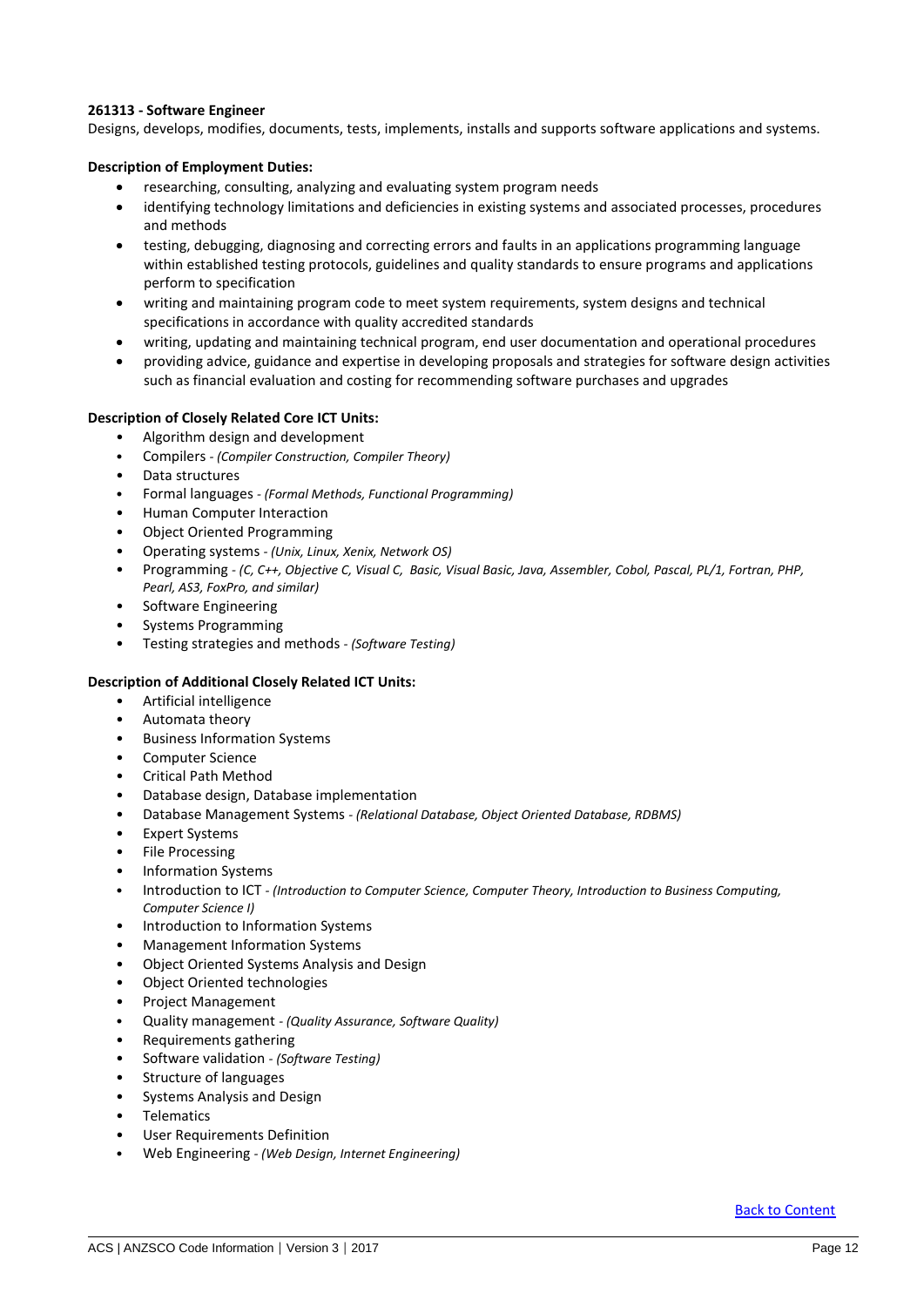# <span id="page-12-0"></span>**261314 - Software Tester**

Specifies, develops and writes test plans and test scripts, produces test cases, carries out regression testing, and uses automated test software applications to test the behavior, functionality and integrity of computer software, and documents the results of tests in defect reports and related documentation.

# **Description of Employment Duties:**

- researching, consulting, analyzing and evaluating system program needs
- identifying technology limitations and deficiencies in existing systems and associated processes, procedures and methods
- testing, debugging, diagnosing and correcting errors and faults in an applications programming language within established testing protocols, guidelines and quality standards to ensure programs and applications perform to specification
- writing and maintaining program code to meet system requirements, system designs and technical specifications in accordance with quality accredited standards
- writing, updating and maintaining technical program, end user documentation and operational procedures
- providing advice, guidance and expertise in developing proposals and strategies for software design activities such as financial evaluation and costing for recommending software purchases and upgrades

### **Description of Closely Related Core ICT Units:**

- Algorithm design and development
- Compilers *- (Compiler Construction, Compiler Theory)*
- Data structures
- Formal languages *- (Formal Methods, Functional Programming)*
- Human Computer Interaction
- Object Oriented Programming
- Operating systems *- (Unix, Linux, Xenix, Network OS)*
- Programming *- (C, C++, Objective C, Visual C, Basic, Visual Basic, Java, Assembler, Cobol, Pascal, PL/1, Fortran, PHP, Pearl, AS3, FoxPro, and similar)*
- Software Engineering
- Systems Programming
- Testing strategies and methods *- (Software Testing)*

### **Description of Additional Closely Related ICT Units:**

- Artificial intelligence
- Automata theory
- Business Information Systems
- Computer Science
- Critical Path Method
- Database design, Database implementation
- Database Management Systems *- (Relational Database, Object Oriented Database, RDBMS)*
- **Expert Systems**
- File Processing
- Information Systems
- Introduction to ICT *- (Introduction to Computer Science, Computer Theory, Introduction to Business Computing, Computer Science I)*
- Introduction to Information Systems
- Management Information Systems
- Object Oriented Systems Analysis and Design
- Object Oriented technologies
- Project Management
- Quality management *- (Quality Assurance, Software Quality)*
- Requirements gathering
- Software validation *- (Software Testing)*
- Structure of languages
- Systems Analysis and Design
- **Telematics**
- User Requirements Definition
- Web Engineering *- (Web Design, Internet Engineering)*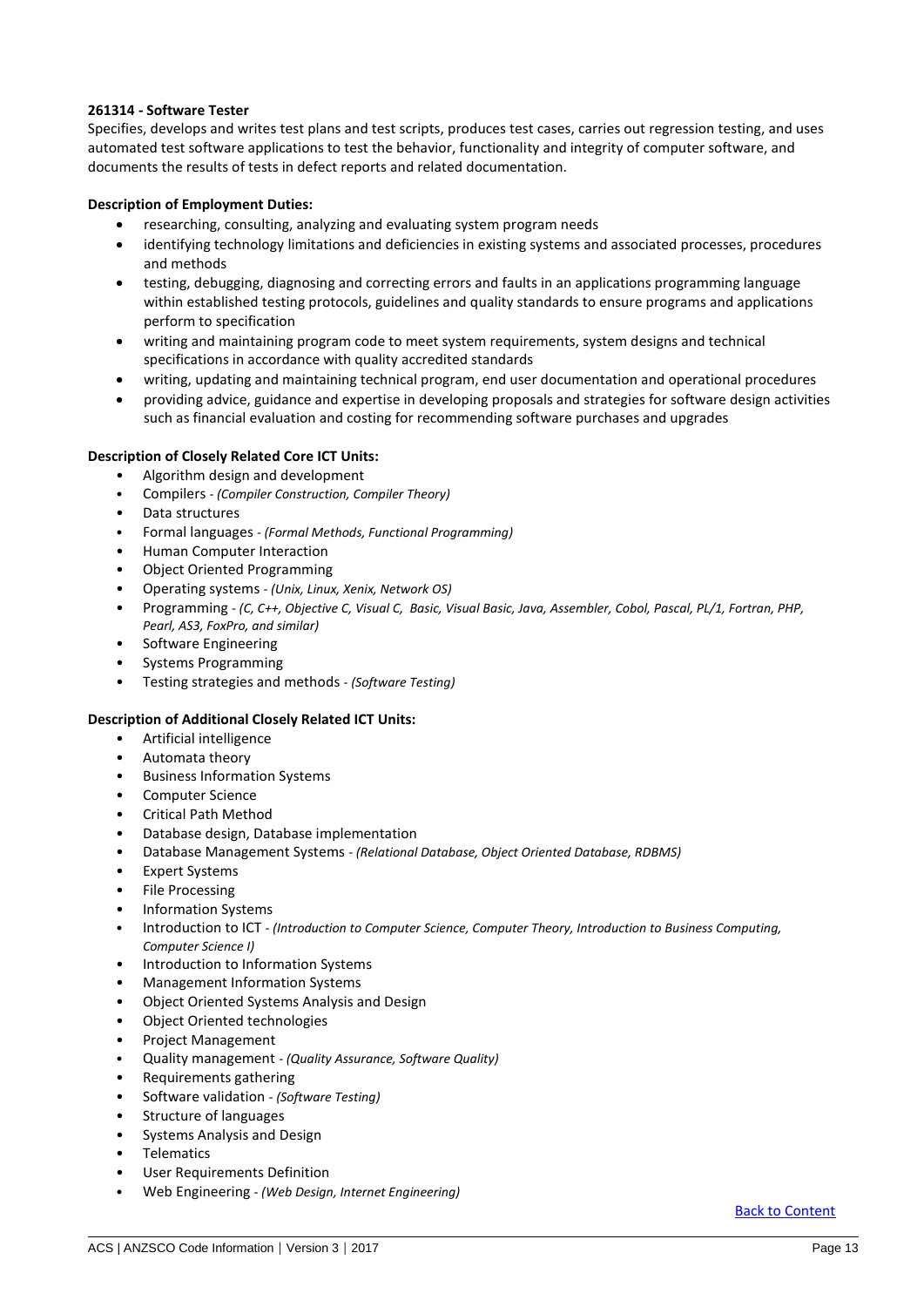# <span id="page-13-0"></span>**261399 - Software and Application Programmer**

Software and Application Programmers design, develop, test, maintain and document program code in accordance with user requirements, and system and technical specifications.

# **Description of Employment Duties:**

- researching, consulting, analyzing and evaluating system program needs
- identifying technology limitations and deficiencies in existing systems and associated processes, procedures and methods
- testing, debugging, diagnosing and correcting errors and faults in an applications programming language within established testing protocols, guidelines and quality standards to ensure programs and applications perform to specification
- writing and maintaining program code to meet system requirements, system designs and technical specifications in accordance with quality accredited standards
- writing, updating and maintaining technical program, end user documentation and operational procedures
- providing advice, guidance and expertise in developing proposals and strategies for software design activities such as financial evaluation and costing for recommending software purchases and upgrades

# **Description of Closely Related Core ICT Units:**

- Algorithm design and development
- Compilers *- (Compiler Construction, Compiler Theory)*
- Data structures
- Formal languages *- (Formal Methods, Functional Programming)*
- Human Computer Interaction
- Object Oriented Programming
- Operating systems *- (Unix, Linux, Xenix, Network OS)*
- Programming *- (C, C++, Objective C, Visual C, Basic, Visual Basic, Java, Assembler, Cobol, Pascal, PL/1, Fortran, PHP, Pearl, AS3, FoxPro, and similar)*
- Software Engineering
- Systems Programming
- Testing strategies and methods *- (Software Testing)*

# **Description of Additional Closely Related ICT Units:**

- Artificial intelligence
- Automata theory
- Business Information Systems
- Computer Science
- Critical Path Method
- Database design, Database implementation
- Database Management Systems *- (Relational Database, Object Oriented Database, RDBMS)*
- Expert Systems
- File Processing
- Information Systems
- Introduction to ICT *- (Introduction to Computer Science, Computer Theory, Introduction to Business Computing, Computer Science I)*
- Introduction to Information Systems
- Management Information Systems
- Object Oriented Systems Analysis and Design
- Object Oriented technologies
- Project Management
- Quality management *- (Quality Assurance, Software Quality)*
- Requirements gathering
- Software validation *- (Software Testing)*
- Structure of languages
- Systems Analysis and Design
- Telematics
- User Requirements Definition
- Web Engineering *- (Web Design, Internet Engineering)*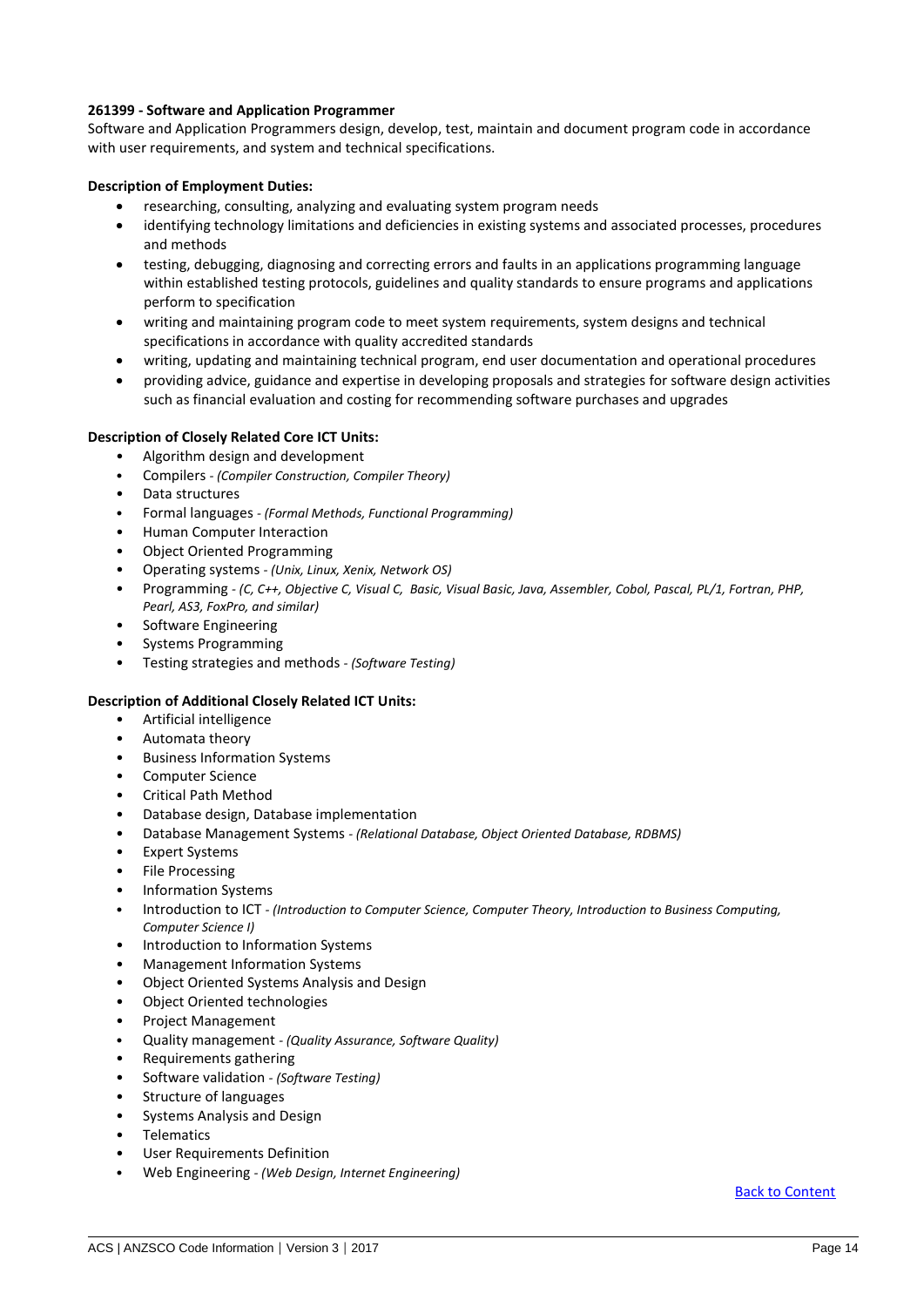### <span id="page-14-0"></span>**262111 - Database Administrator**

Plans, develops, configures, maintains and supports an organisation's database management system in accordance with user requirements ensuring optimal database integrity, security, backup, reliability and performance.

# **Description of Employment Duties:**

- designing and maintaining database architecture, data structures, tables, dictionaries and naming conventions to ensure the accuracy and completeness of all data master files
- performing the operational establishment and preventive maintenance of backups, recovery procedures, and enforcing security and integrity controls
- implementing and administering database documentation, guidelines, policies and procedures
- testing database systems and upgrades, such as debugging, tracking, reproduction, logging and resolving all identified problems, according to approved quality testing scripts, procedures and processes
- accepting responsibility for the processes, procedures and operational management associated with system security and disaster recovery planning
- liaising with security vendors, suppliers, service providers and external resources; analyzing, recommending, installing and maintaining software security applications; and monitoring contractual obligations, performance delivery and service level agreements
- troubleshooting and providing service support in diagnosing, resolving and repairing server-related hardware and software malfunctions, encompassing workstations and communication infrastructure
- preparing and maintaining documentation, policies and instructions, and recording and detailing operational procedures and system logs
- ensuring that the design of computer sites allows all components to fit together and work properly, and monitoring and adjusting the performance of networks
- continually surveying the current computer site to determine future network needs and making recommendations for enhancements in the implementation of future servers and networks

# **Description of Closely Related Core ICT Units:**

- Data modeling
- Data structures
- Database administration
- Database design
- Database implementation
- Database languages *(e.g. SQL)*
- Database Management Systems *- (Relational Database, Object Oriented Database, RDBMS)*
- Entity relationship modeling
- Operating systems *- (Unix, Linux, Xenix, Network OS)*

### **Description of Additional Closely Related ICT Units:**

- Backup and Recovery
- Client Server Technology
- Critical Path Method
- Data policy
- Data security
- Distributed Systems
- File Processing
- Introduction to ICT *- (Introduction to Computer Science, Computer Theory, Introduction to Business Computing, Computer Science I)*
- Project Management
- Quality management *- (Quality Assurance, Software Quality)*
- Testing strategies and methods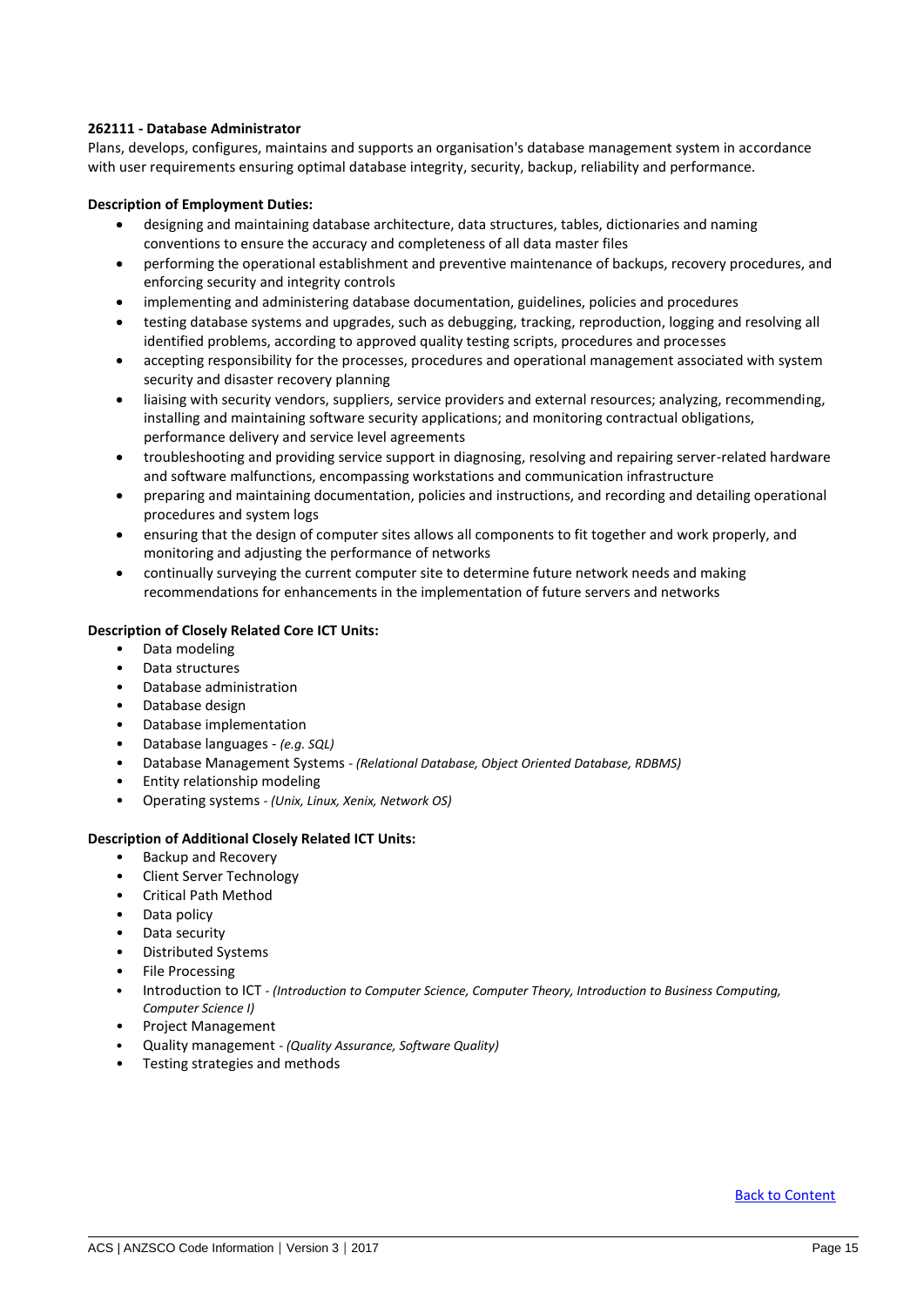# <span id="page-15-0"></span>**262112 - ICT Security Specialist**

Establishes, manages and administers an organisation's ICT security policy and procedures to ensure preventive and recovery strategies are in place, and minimize the risk of internal and external security threats.

# **Description of Employment Duties:**

- designing and maintaining database architecture, data structures, tables, dictionaries and naming conventions to ensure the accuracy and completeness of all data master files
- performing the operational establishment and preventive maintenance of backups, recovery procedures, and enforcing security and integrity controls
- implementing and administering database documentation, guidelines, policies and procedures
- testing database systems and upgrades, such as debugging, tracking, reproduction, logging and resolving all identified problems, according to approved quality testing scripts, procedures and processes
- accepting responsibility for the processes, procedures and operational management associated with system security and disaster recovery planning
- liaising with security vendors, suppliers, service providers and external resources; analysing, recommending, installing and maintaining software security applications; and monitoring contractual obligations, performance delivery and service level agreements
- troubleshooting and providing service support in diagnosing, resolving and repairing server-related hardware and software malfunctions, encompassing workstations and communication infrastructure
- preparing and maintaining documentation, policies and instructions, and recording and detailing operational procedures and system logs
- ensuring that the design of computer sites allows all components to fit together and work properly, and monitoring and adjusting the performance of networks
- continually surveying the current computer site to determine future network needs and making recommendations for enhancements in the implementation of future servers and networks

# **Description of Closely Related Core ICT Units:**

- Computer forensics
- Data Encryption
- Database design
- Database implementation
- Database Management Systems *- (Relational Database, Object Oriented Database, RDBMS)*
- Information security
- Information Systems security
- Internet and the Web
- Internet forensics
- Network security
- Operating systems *- (Unix, Linux, Xenix, Network OS)*
- *Systems Software*
- Web security

### **Description of Additional Closely Related ICT Units:**

- Backup and Recovery
- Client Server Technology
- Computer networks
- Critical Path Method
- Data Communications
- Data policy
- Data and information security
- Data structures
- Distributed Systems
- File Processing
- Introduction to ICT *- (Introduction to Computer Science, Computer Theory, Introduction to Business Computing, Computer Science I)*
- Project Management
- Quality management *- (Quality Assurance, Software Quality)*
- Testing strategies and methods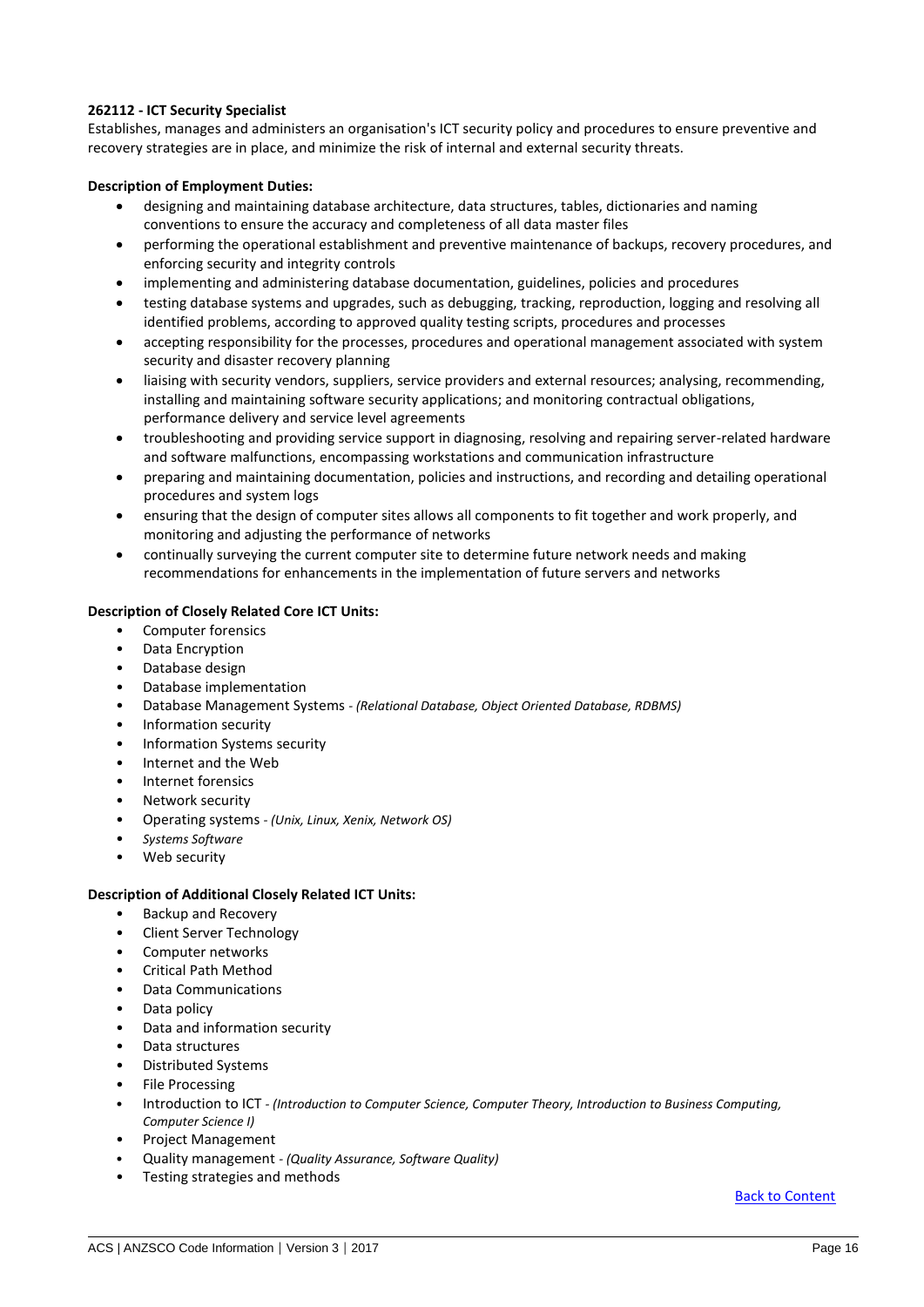# <span id="page-16-0"></span>**262113 - Systems Administrator**

Plans, develops, installs, troubleshoots, maintains and supports an operating system and associated server hardware, software and databases ensuring optimum system integrity, security, backup and performance.

### **Description of Employment Duties:**

- designing and maintaining database architecture, data structures, tables, dictionaries and naming conventions to ensure the accuracy and completeness of all data master files
- performing the operational establishment and preventive maintenance of backups, recovery procedures, and enforcing security and integrity controls
- implementing and administering database documentation, guidelines, policies and procedures
- testing database systems and upgrades, such as debugging, tracking, reproduction, logging and resolving all identified problems, according to approved quality testing scripts, procedures and processes
- accepting responsibility for the processes, procedures and operational management associated with system security and disaster recovery planning
- liaising with security vendors, suppliers, service providers and external resources; analyzing, recommending, installing and maintaining software security applications; and monitoring contractual obligations, performance delivery and service level agreements
- troubleshooting and providing service support in diagnosing, resolving and repairing server-related hardware and software malfunctions, encompassing workstations and communication infrastructure
- preparing and maintaining documentation, policies and instructions, and recording and detailing operational procedures and system logs
- ensuring that the design of computer sites allows all components to fit together and work properly, and monitoring and adjusting the performance of networks
- continually surveying the current computer site to determine future network needs and making recommendations for enhancements in the implementation of future servers and networks

# **Description of Closely Related Core ICT Units:**

- Backup and Recovery
- Data Encryption
- Database design
- Database implementation
- Database Management Systems *- (Relational Database, Object Oriented Database, RDBMS)*
- Information Systems security
- Internet and the Web
- Operating systems *- (Unix, Linux, Xenix, Network OS)*
- Server related hardware and software
- System Administration
- System Software
- Systems Management
- Systems Programming
- Web security

### **Description of Additional Closely Related ICT Units:**

- Backup and Recovery
- Client Server Technology
- Computer networks
- Critical Path Method
- Data Communications
- Data policy
- Data structures
- Distributed Systems
- File Processing
- Introduction to ICT *- (Introduction to Computer Science, Computer Theory, Introduction to Business Computing, Computer Science I)*
- Project Management
- Quality management *- (Quality Assurance, Software Quality)*
- Testing strategies and methods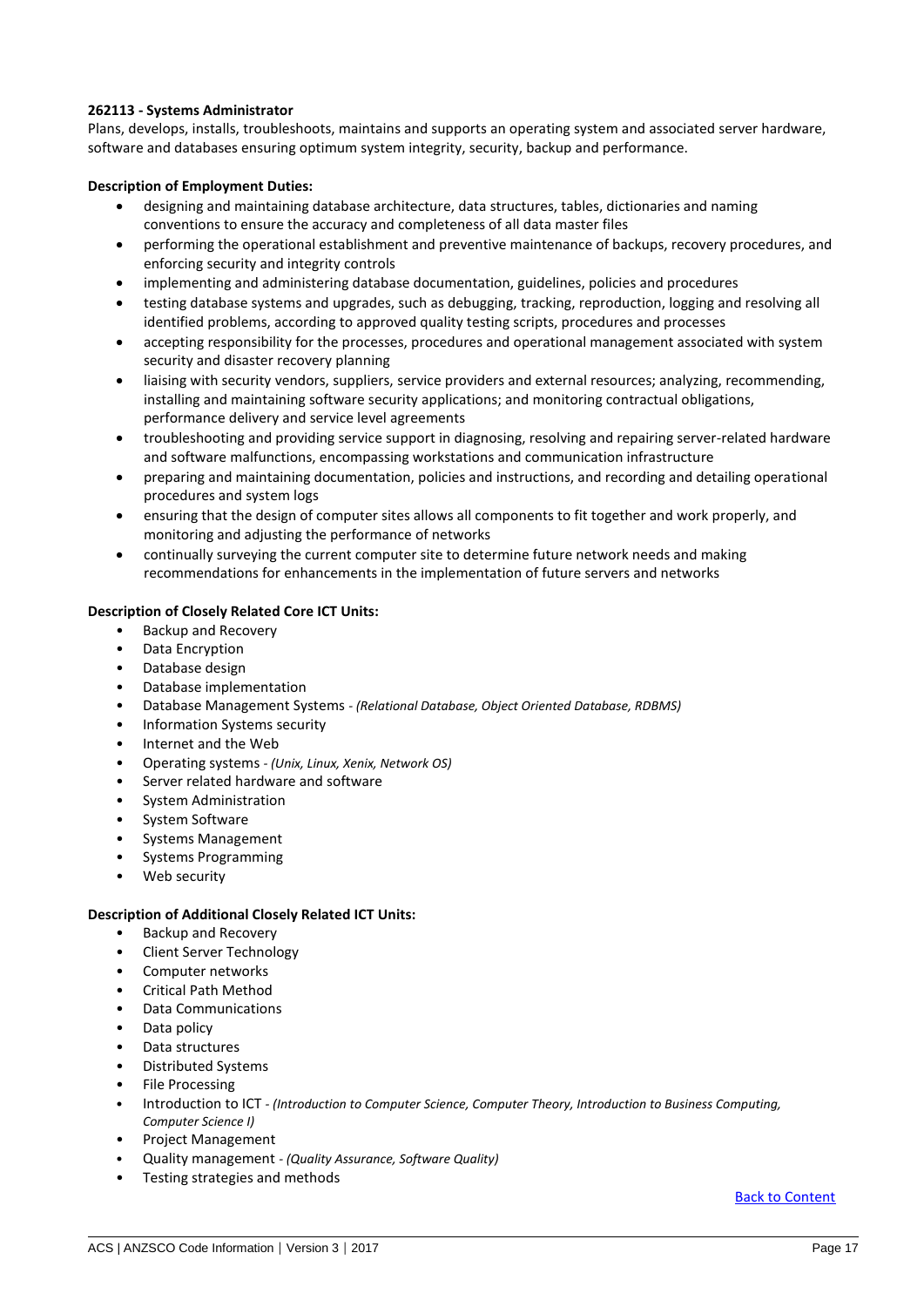# <span id="page-17-0"></span>**263111 - Computer Network and Systems Engineer**

Plans, develops, deploys, tests and optimizes network and system services, taking responsibility for configuration management and overall operational readiness of network systems, especially environments with multiple operating systems and configurations, and provides troubleshooting and fault-finding services for network problems.

# **Description of Employment Duties:**

- analyzing, developing, interpreting and evaluating complex system design and architecture specifications, data models and diagrams in the development, configuration and integration of computer systems
- researching, analyzing, evaluating and monitoring network infrastructure to ensure networks are configured to operate at optimal performance
- assessing and recommending improvements to network operations and integrated hardware, software, communications and operating systems
- providing specialist skills in supporting and troubleshooting network problems and emergencies
- installing, configuring, testing, maintaining and administering new and upgraded networks, software database applications, servers and workstations
- providing network programming in support of specific business needs and requirements
- preparing and maintaining procedures and documentation for network inventory, and recording diagnosis and resolution of network faults, enhancements and modifications to networks, and maintenance instructions
- monitoring network traffic, and activity, capacity and usage to ensure continued integrity and optimal network performance

### **Description of Closely Related Core ICT Units:**

- Computer Communication
- Computer Network Design
- Computer Network management
- Computer Network programming
- Computer Network protocols
- Data communications *- (WAN, LAN)*
- Distributed Computing
- Mobile technologies
- Operating systems *- (Unix, Linux, Xenix, Network OS)*
- Systems Software
- Wireless technologies *(Wireless Communication, Microwave Communication)*

### **Description of Additional Closely Related ICT Units:**

- Assembler Languages *- (Assembler Programming)*
- Client / Server related hardware and software
- Client / Server Architecture
- Communications Engineering
- Computer Logic Design
- Computer organization
- Digital and signal processing
- Digital circuits *- (VLSI Design, Integrated Circuit Design)*
- Digital technology
- Introduction to ICT *- (Introduction to Computer Science, Computer Theory, Introduction to Business Computing, Computer Science I)*
- Microprocessors
- Microwave technology
- Network Component technologies
- Network security
- Optical communication technology
- Peripherals and Interfacing
- Project Management
- Satellite communications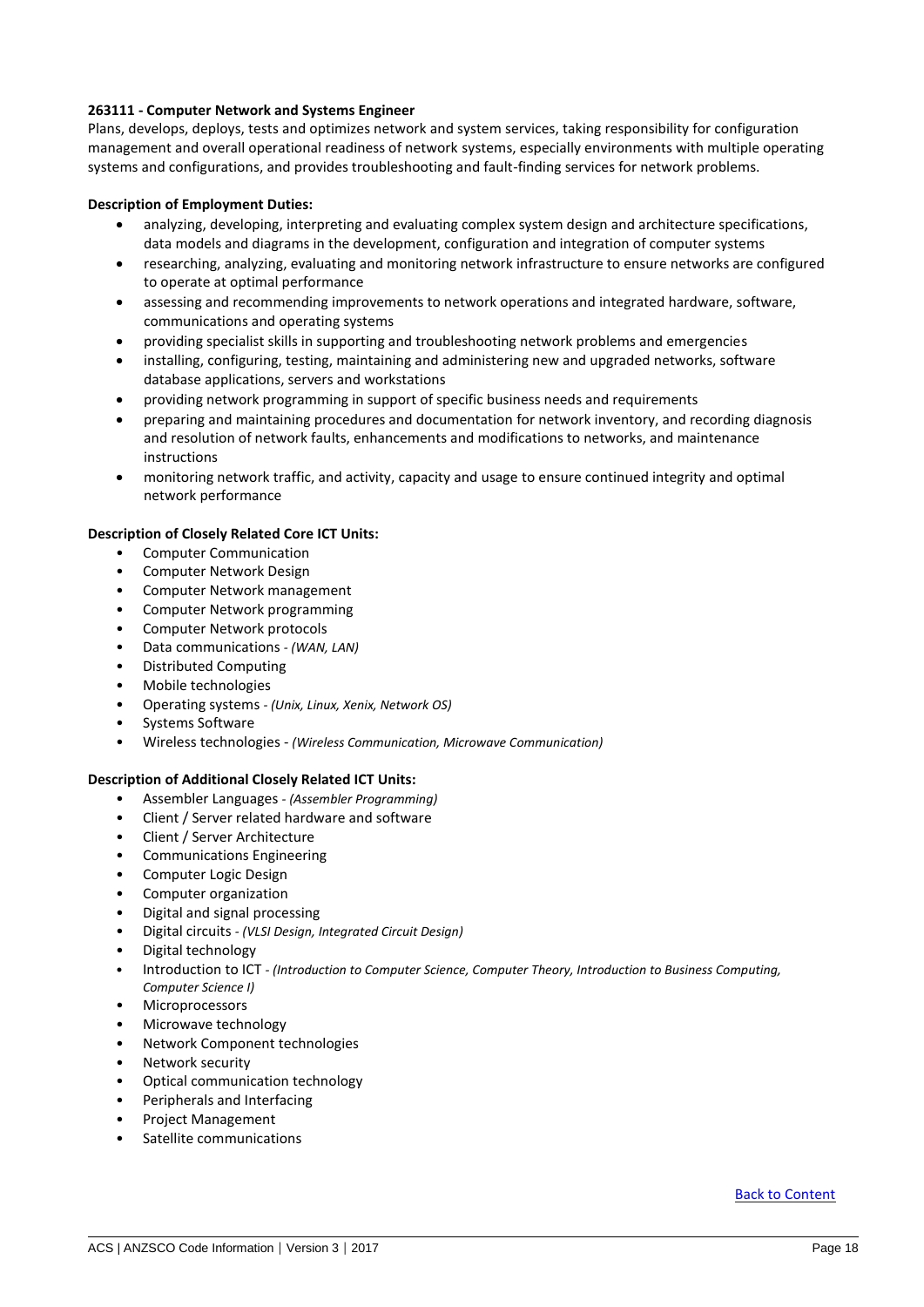# <span id="page-18-0"></span>**263112 - Network Administrator**

Installs and maintains hardware and software, documents diagnosis and resolution of faults, manages user passwords, security and inventory documentation, ensures the efficient performance of servers, printers and personal computers, and attends to other operational tasks. May also perform tasks such as help desk support and user training.

# **Description of Employment Duties:**

- analyzing, developing, interpreting and evaluating complex system design and architecture specifications, data models and diagrams in the development, configuration and integration of computer systems
- researching, analyzing, evaluating and monitoring network infrastructure to ensure networks are configured to operate at optimal performance
- assessing and recommending improvements to network operations and integrated hardware, software, communications and operating systems
- providing specialist skills in supporting and troubleshooting network problems and emergencies
- installing, configuring, testing, maintaining and administering new and upgraded networks, software database applications, servers and workstations
- providing network programming in support of specific business needs and requirements
- preparing and maintaining procedures and documentation for network inventory, and recording diagnosis and resolution of network faults, enhancements and modifications to networks, and maintenance instructions
- monitoring network traffic, and activity, capacity and usage to ensure continued integrity and optimal network performance

### **Description of Closely Related Core ICT Units:**

- Computer Communication
- Computer Network Design
- Computer Network management
- Computer Network programming
- Computer Network protocols
- Data communications *- (WAN, LAN)*
- Distributed Computing
- Mobile technologies
- Operating systems *- (Unix, Linux, Xenix, Network OS)*
- Systems Software
- Wireless technologies *(Wireless Communication, Microwave Communication)*

### **Description of Additional Closely Related ICT Units:**

- Assembler Languages *- (Assembler Programming)*
- Client / Server related hardware and software
- Client / Server Architecture
- Communications Engineering
- Computer Logic Design
- Computer organization
- Digital and signal processing
- Digital circuits *- (VLSI Design, Integrated Circuit Design)*
- Digital technology
- Introduction to ICT *- (Introduction to Computer Science, Computer Theory, Introduction to Business Computing, Computer Science I)*
- Microprocessors
- Microwave technology
- Network Component technologies
- Network security
- Optical communication technology
- Peripherals and Interfacing
- Project Management
- Satellite communications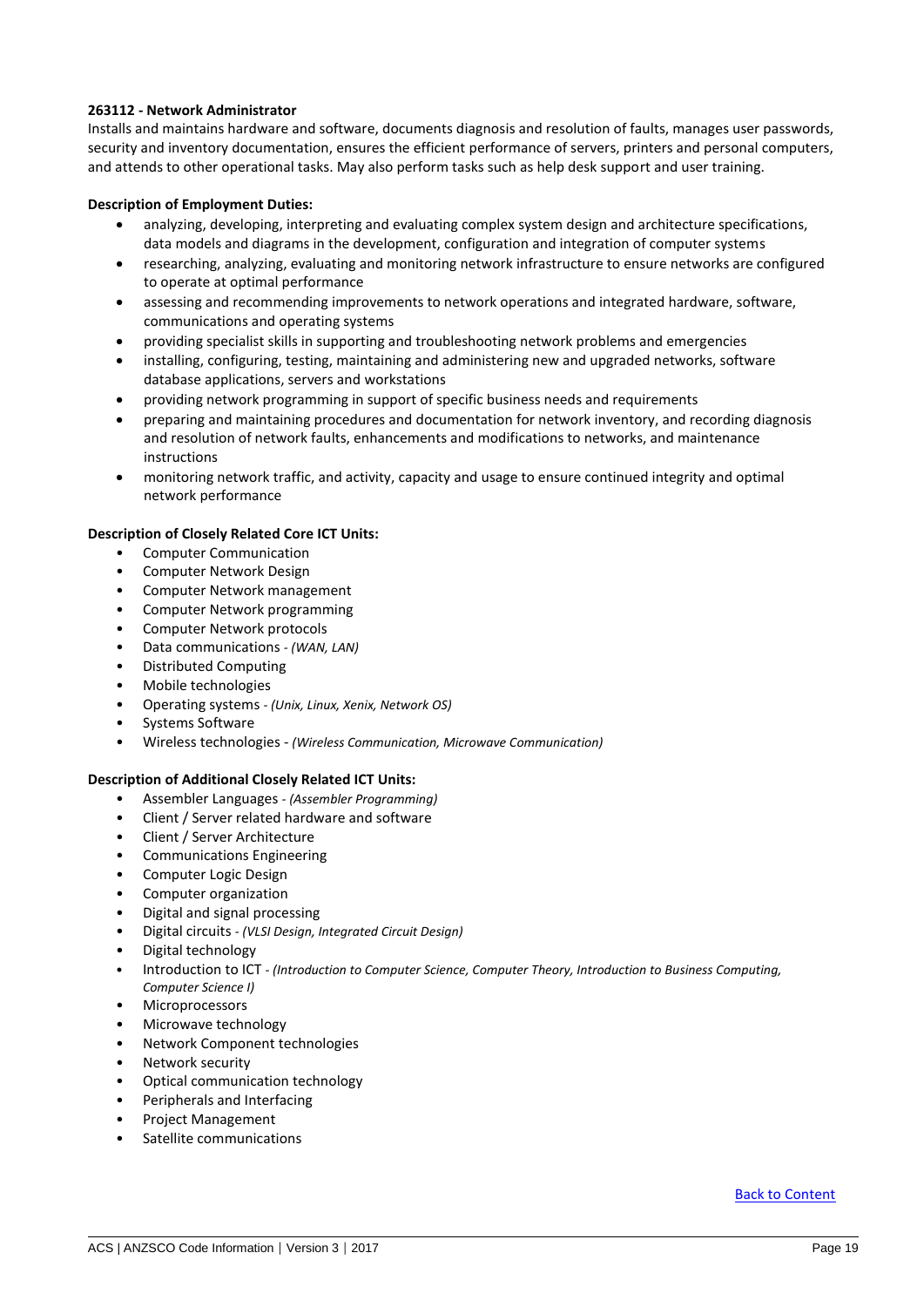# <span id="page-19-0"></span>**263113 - Network Analyst**

Researches and analyses network architecture, and recommends policies and strategies for designing, planning and coordinating an organisation's network such as the total system environment and architecture. May also perform operational tasks such as monitoring system performance, software and hardware upgrades, backups, support and network maintenance.

### **Description of Employment Duties:**

- analyzing, developing, interpreting and evaluating complex system design and architecture specifications, data models and diagrams in the development, configuration and integration of computer systems
- researching, analyzing, evaluating and monitoring network infrastructure to ensure networks are configured to operate at optimal performance
- assessing and recommending improvements to network operations and integrated hardware, software, communications and operating systems
- providing specialist skills in supporting and troubleshooting network problems and emergencies
- installing, configuring, testing, maintaining and administering new and upgraded networks, software database applications, servers and workstations
- providing network programming in support of specific business needs and requirements
- preparing and maintaining procedures and documentation for network inventory, and recording diagnosis and resolution of network faults, enhancements and modifications to networks, and maintenance instructions
- monitoring network traffic, and activity, capacity and usage to ensure continued integrity and optimal network performance

### **Description of Closely Related Core ICT Units:**

- Computer Communication
- Computer Network Design
- Computer Network management
- Computer Network programming
- Computer Network protocols
- Data communications *- (WAN, LAN)*
- Distributed Computing
- Mobile technologies
- Operating systems *- (Unix, Linux, Xenix, Network OS)*
- Systems Software
- Wireless technologies *(Wireless Communication, Microwave Communication)*

- Assembler Languages *- (Assembler Programming)*
- Client / Server related hardware and software
- Client / Server Architecture
- Communications Engineering
- Computer Logic Design
- Computer organization
- Digital and signal processing
- Digital circuits *- (VLSI Design, Integrated Circuit Design)*
- Digital technology
- Introduction to ICT *- (Introduction to Computer Science, Computer Theory, Introduction to Business Computing, Computer Science I)*
- Microprocessors
- Microwave technology
- Network Component technologies
- Network security
- Optical communication technology
- Peripherals and Interfacing
- Project Management
- Satellite communications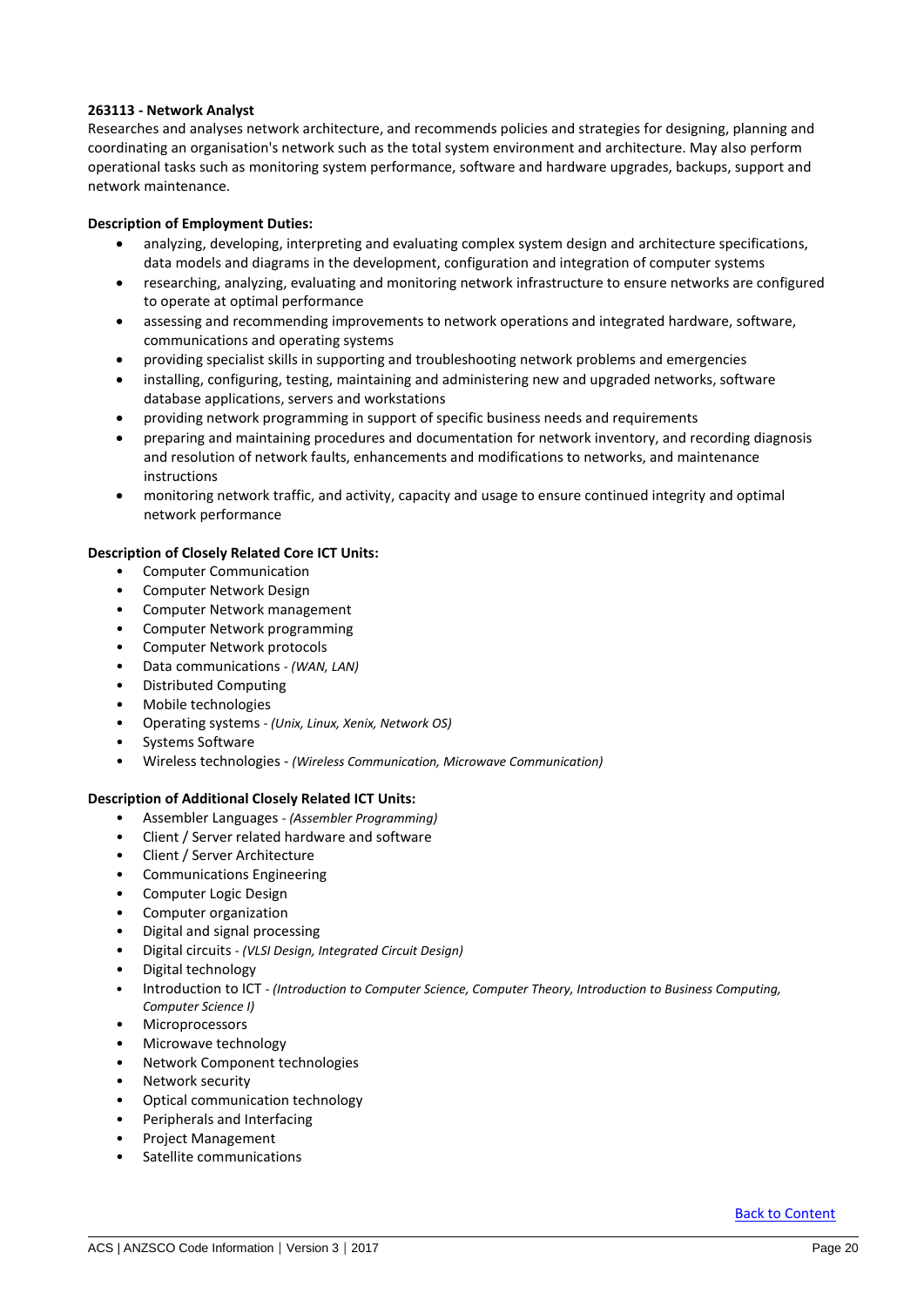# <span id="page-20-0"></span>**263211 - ICT Quality Assurance Engineer**

Creates, maintains and manages technical quality assurance processes and procedures to assess efficiency, validity, value and functional performance of computer systems and environments, and audits systems to ensure compliance with, and adherence to, accredited internal and external industry quality standards and regulations. May supervise the work of ICT quality assurance teams.

# **Description of Employment Duties:**

- scheduling and conducting quality audit inspections, and analyzing and reviewing systems, data and documentation
- identifying variations and potential high risk areas in securing adherence to standards and procedures
- recommending corrective action plans and improvements in the resolution of non-compliance with standards detected through monitoring and auditing of processes and procedures
- communicating, educating and liaising with users and management to ensure awareness and adherence to standards, procedures and quality control issues and activities
- assisting in troubleshooting, diagnosing, testing and resolving system problems and issues
- developing, conducting and providing technical guidance and training in application software and operational procedures
- analyzing, evaluating and diagnosing technical problems and issues such as installation, maintenance, repair, upgrade and configuration and troubleshooting of desktops, software, hardware, printers, Internet, email, databases, operating systems and security systems
- testing, identifying and diagnosing functionality errors and faults in systems, and programming code within established testing protocols, guidelines and quality standards to ensure systems perform to specification
- performing organizational systems architecture reviews and assessments, and recommending current and future hardware and software strategies and directions
- creating and reviewing technical documentation such as procedural, instructional and operational guides and manuals, technical reports and specifications and maintenance inventory systems

# **Description of Closely Related Core ICT Units:**

- Business Process Reengineering
- Computer Audit
- ICT Security
- Operating systems *- (Unix, Linux, Xenix, Network OS)*
- Quality management *- (Quality Assurance, Software Quality)*
- Risk Management
- Software Engineering
- Software validation *- (Software Testing)*
- Testing strategies and methods

### **Description of Additional Closely Related ICT Units:**

- Computer forensics
- Computer Science
- Data communications *- (WAN, LAN)*
- Database design
- Database implementation
- Database Management Systems *- (Relational Database, Object Oriented Database)*
- Digital communication
- Information security *- (Data security)*
- Internet forensics
- Introduction to ICT *- (Introduction to Computer Science, Computer Theory, Introduction to Business Computing, Computer Science I)*
- Introduction to Information Systems
- Network architecture
- Programming *- (C, C++, Objective C, Visual C, Basic, Visual Basic, Java, Assembler, Cobol, Pascal, PL/1, Fortran, PHP, Pearl, AS3, FoxPro, and similar)*
- Software architecture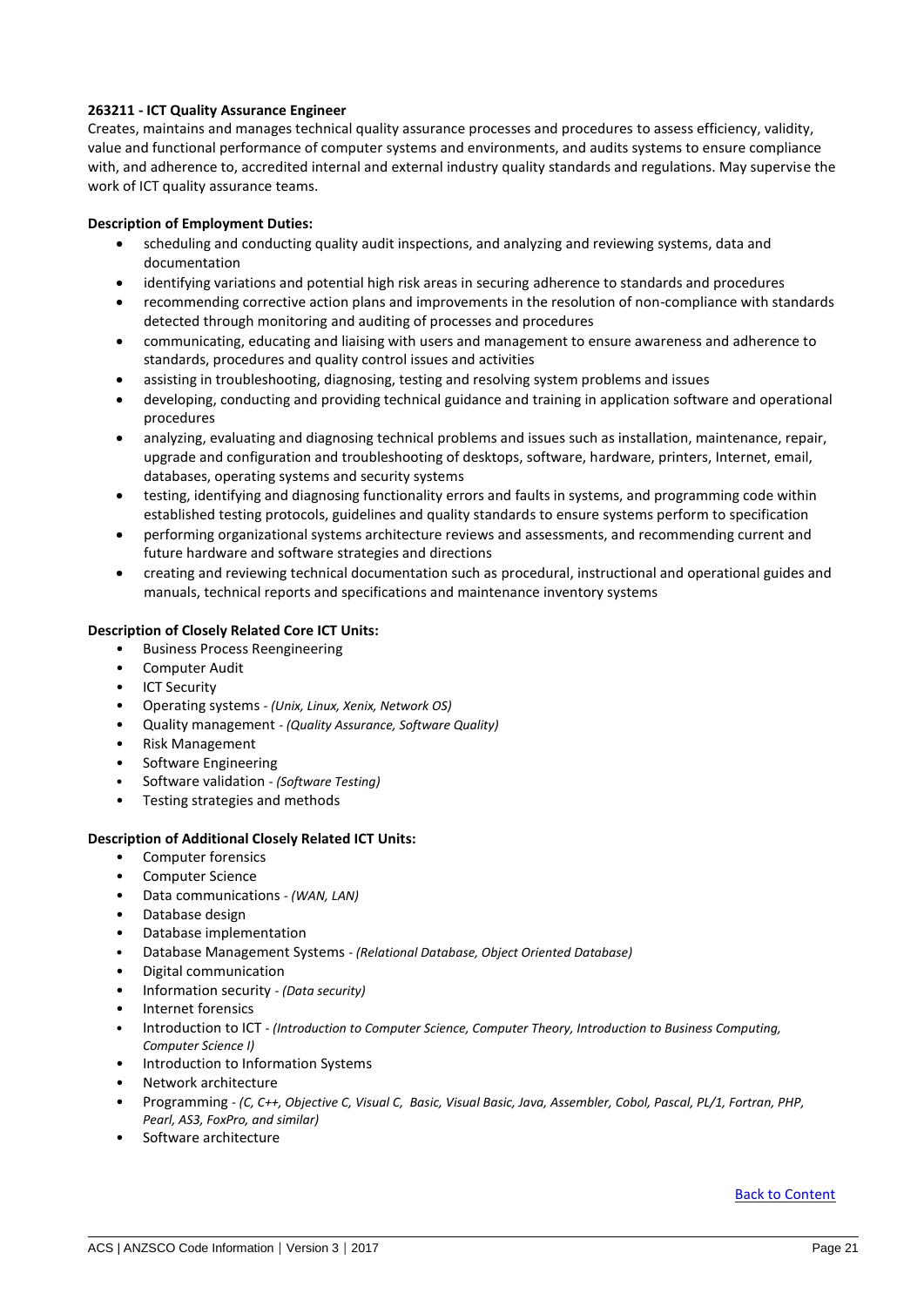# <span id="page-21-0"></span>**263212 - ICT Support Engineer**

Develops support procedures and strategies for systems, networks, operating systems and applications development, solves problems and provides technical expertise and direction in support of system infrastructure and process improvements, and diagnoses and resolves complex system problems.

# **Description of Employment Duties:**

- scheduling and conducting quality audit inspections, and analyzing and reviewing systems, data and documentation
- identifying variations and potential high risk areas in securing adherence to standards and procedures
- recommending corrective action plans and improvements in the resolution of non-compliance with standards detected through monitoring and auditing of processes and procedures
- communicating, educating and liaising with users and management to ensure awareness and adherence to standards, procedures and quality control issues and activities
- assisting in troubleshooting, diagnosing, testing and resolving system problems and issues
- developing, conducting and providing technical guidance and training in application software and operational procedures
- analyzing, evaluating and diagnosing technical problems and issues such as installation, maintenance, repair, upgrade and configuration and troubleshooting of desktops, software, hardware, printers, Internet, email, databases, operating systems and security systems
- testing, identifying and diagnosing functionality errors and faults in systems, and programming code within established testing protocols, guidelines and quality standards to ensure systems perform to specification
- performing organizational systems architecture reviews and assessments, and recommending current and future hardware and software strategies and directions
- creating and reviewing technical documentation such as procedural, instructional and operational guides and manuals, technical reports and specifications and maintenance inventory systems

# **Description of Closely Related Core ICT Units:**

- Business Process Reengineering
- Computer Audit
- Computer Organisation
- **ICT Security**
- Operating systems *- (Unix, Linux, Xenix, Network OS)*
- Quality management *- (Quality Assurance, Software Quality)*
- Risk Management
- Software Engineering
- System Software
- Software validation *- (Software Testing)*
- Testing strategies and methods

### **Description of Additional Closely Related ICT Units:**

- Computer forensics
- Computer Science
- Data communications *- (WAN, LAN)*
- Database design
- Database implementation
- Database Management Systems *- (Relational Database, Object Oriented Database)*
- Digital communication
- Information security *- (Data security)*
- Internet forensics
- Introduction to ICT *- (Introduction to Computer Science, Computer Theory, Introduction to Business Computing, Computer Science I)*
- Introduction to Information Systems
- Network architecture
- Programming *- (C, C++, Objective C, Visual C, Basic, Visual Basic, Java, Assembler, Cobol, Pascal, PL/1, Fortran, PHP, Pearl, AS3, FoxPro, and similar)*
- Software architecture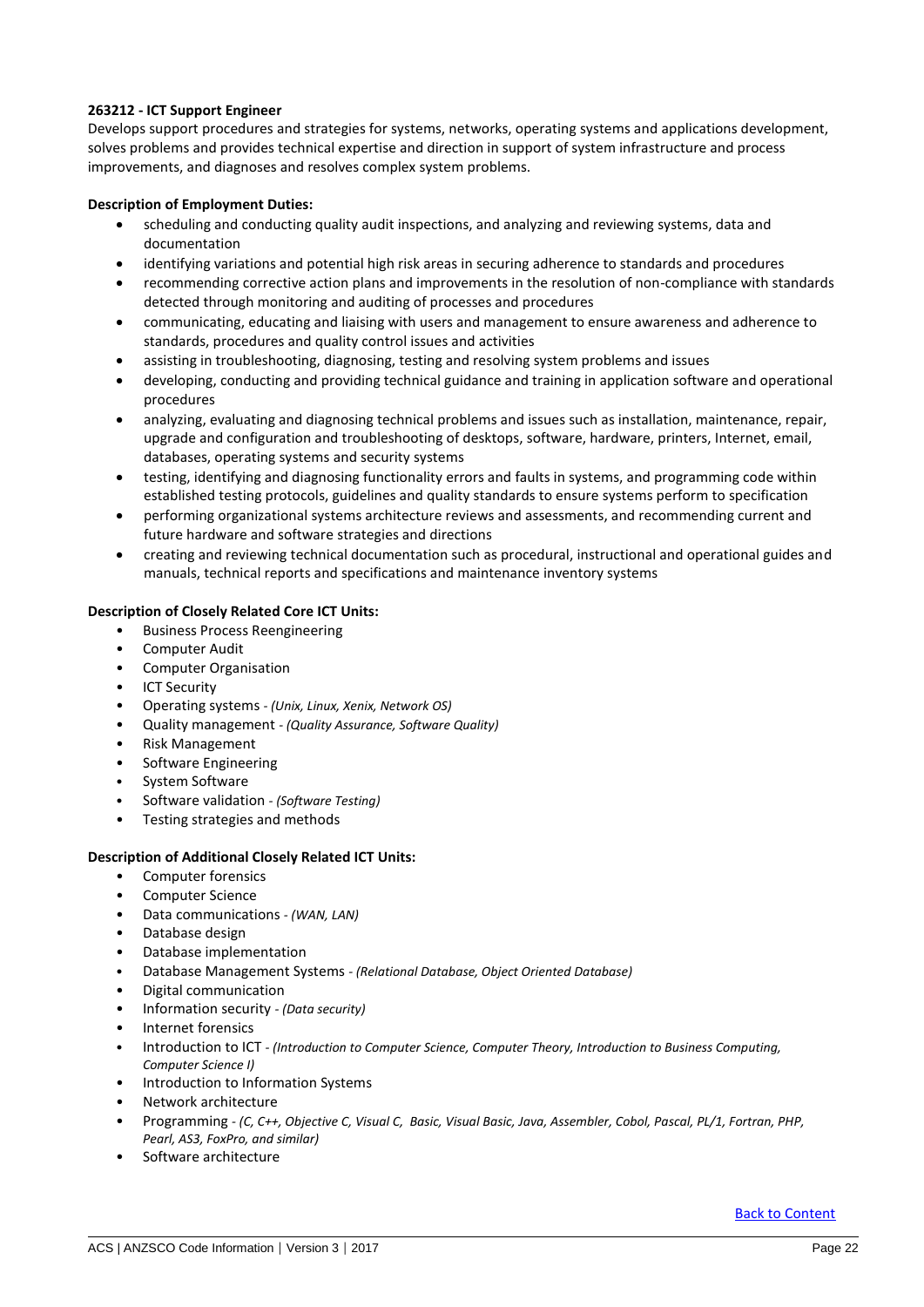# <span id="page-22-0"></span>**263213 - ICT Systems Test Engineer**

Specifies, develops and writes test plans and test scripts, produces test cases, carries out regression testing, and uses automated test software applications to test the behaviour, functionality and integrity of systems, and documents the results of tests in defect reports and related documentation.

# **Description of Employment Duties:**

- scheduling and conducting quality audit inspections, and analyzing and reviewing systems, data and documentation
- identifying variations and potential high risk areas in securing adherence to standards and procedures
- recommending corrective action plans and improvements in the resolution of non-compliance with standards detected through monitoring and auditing of processes and procedures
- communicating, educating and liaising with users and management to ensure awareness and adherence to standards, procedures and quality control issues and activities
- assisting in troubleshooting, diagnosing, testing and resolving system problems and issues
- developing, conducting and providing technical guidance and training in application software and operational procedures
- analyzing, evaluating and diagnosing technical problems and issues such as installation, maintenance, repair, upgrade and configuration and troubleshooting of desktops, software, hardware, printers, Internet, email, databases, operating systems and security systems
- testing, identifying and diagnosing functionality errors and faults in systems, and programming code within established testing protocols, guidelines and quality standards to ensure systems perform to specification
- performing organizational systems architecture reviews and assessments, and recommending current and future hardware and software strategies and directions
- creating and reviewing technical documentation such as procedural, instructional and operational guides and manuals, technical reports and specifications and maintenance inventory systems

# **Description of Closely Related Core ICT Units:**

- Business Process Reengineering
- Computer Audit
- Computer Organisation
- **ICT Security**
- Operating systems *- (Unix, Linux, Xenix, Network OS)*
- Quality management *- (Quality Assurance, Software Quality)*
- Risk Management
- Software Engineering
- System Software
- Software validation *- (Software Testing)*
- Testing strategies and methods

### **Description of Additional Closely Related ICT Units:**

- Computer forensics
- Computer Science
- Data communications *- (WAN, LAN)*
- Database design
- Database implementation
- Database Management Systems *- (Relational Database, Object Oriented Database)*
- Digital communication
- Information security *- (Data security)*
- Internet forensics
- Introduction to ICT *- (Introduction to Computer Science, Computer Theory, Introduction to Business Computing, Computer Science I)*
- Introduction to Information Systems
- Network architecture
- Programming *- (C, C++, Objective C, Visual C, Basic, Visual Basic, Java, Assembler, Cobol, Pascal, PL/1, Fortran, PHP, Pearl, AS3, FoxPro, and similar)*
- Software architecture